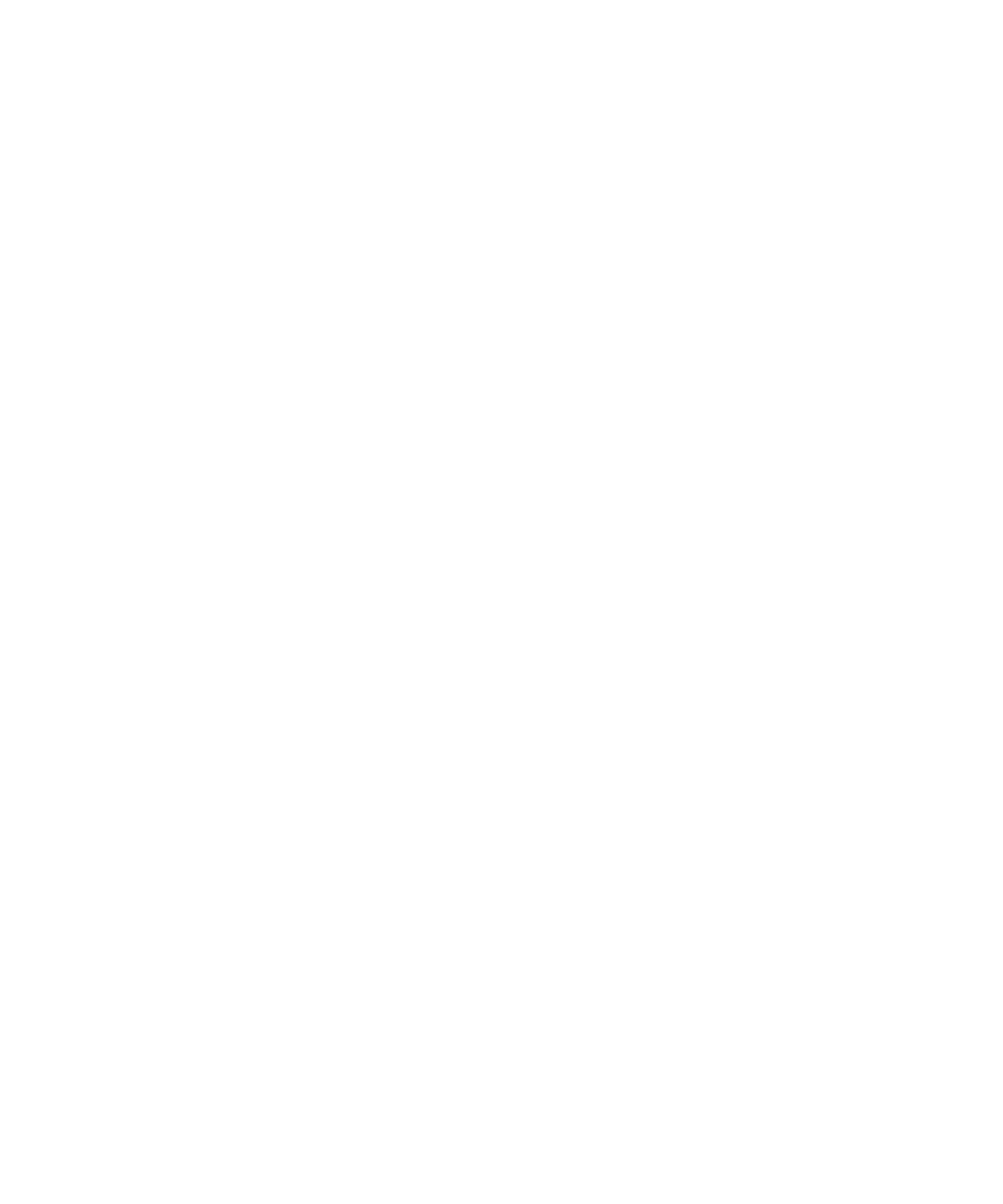### **CONTENTS**

| Warranty Information and Customer Support 26 |  |
|----------------------------------------------|--|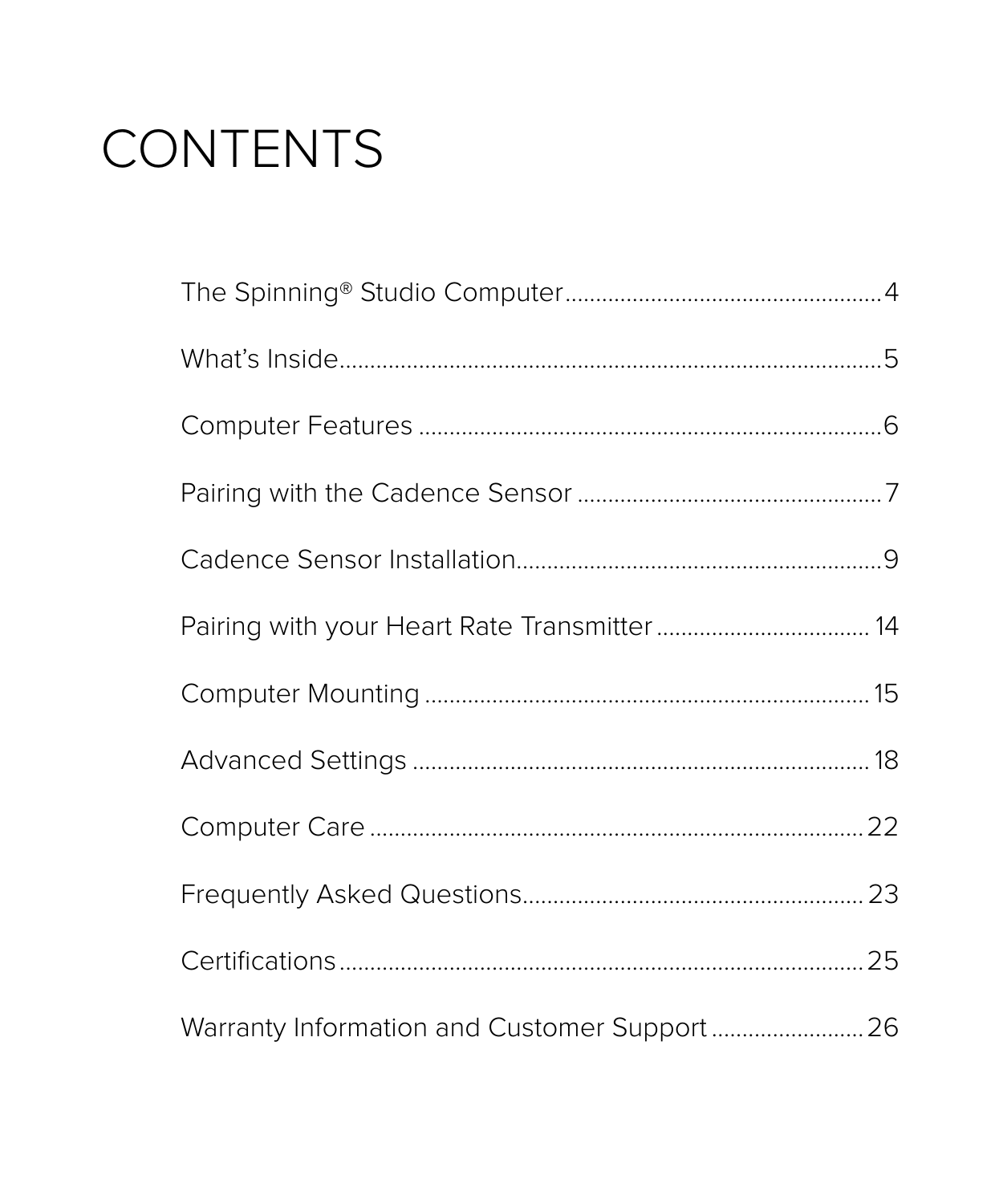### THE SPINNING® STUDIO COMPUTER

Thank you for purchasing the Spinning® Studio Computer. Heart rate training is an essential aspect of the Spinning program, and this computer will help you monitor your heart rate, cadence, time, distance and calories burned on every ride. This owner's manual will explain all of the key features of this Computer, as well as take you through each step for installing the Computer onto your Spinner® bike. Be sure to log on to www.spinning.com for all the latest updates and information from Spinning.

Enjoy the ride!

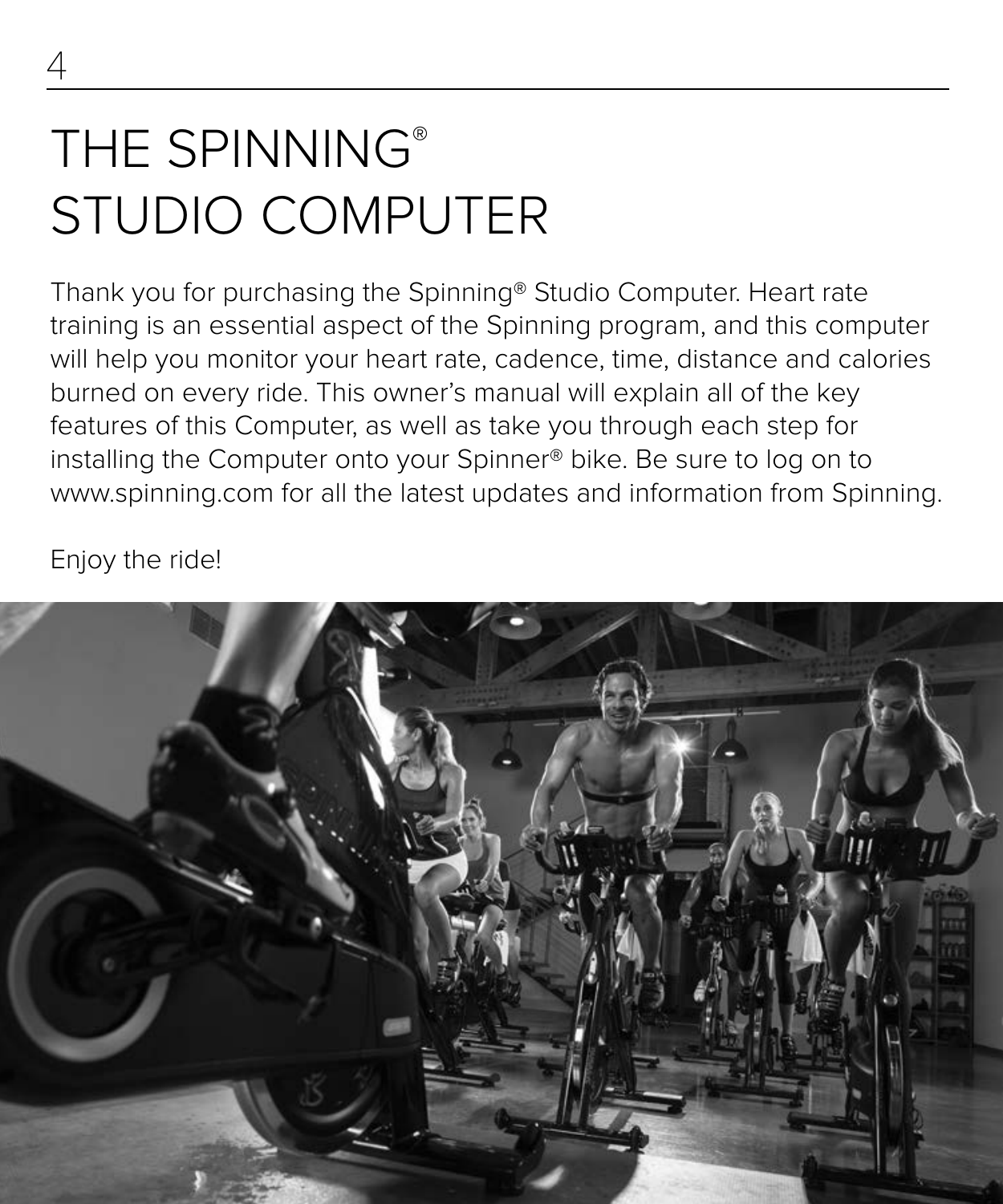### WHAT'S INSIDE



| <b>COMPONENT</b>                                      | <b>QUANTITY</b> |
|-------------------------------------------------------|-----------------|
| 1. Computer Console                                   |                 |
| 2. Flat Mount Bracket with Four (4) Bolts and Spacers |                 |
| 3. Ring Mount Bracket with Three (3) Bolts            |                 |
| 4. Rubber Gasket Inlay                                |                 |
| 5. Cadence Sensor                                     |                 |
| 6. Cadence Sensor Foam Holder                         |                 |
| 7.7A Magnet (Thick)                                   |                 |
| 8. 7B Magnet (Thin)                                   |                 |
| 9. Adhesive Magnet-Holding Shim                       |                 |
| 10. AAA Batteries for Computer Console                | 3               |
| 11. Double Stick Adhesive for Sensor Mounting         |                 |

### **Tools Needed for Installation:**

- 1. Phillips head screwdriver
- 2. 5mm hex key / Allen wrench (for removing the chain guard)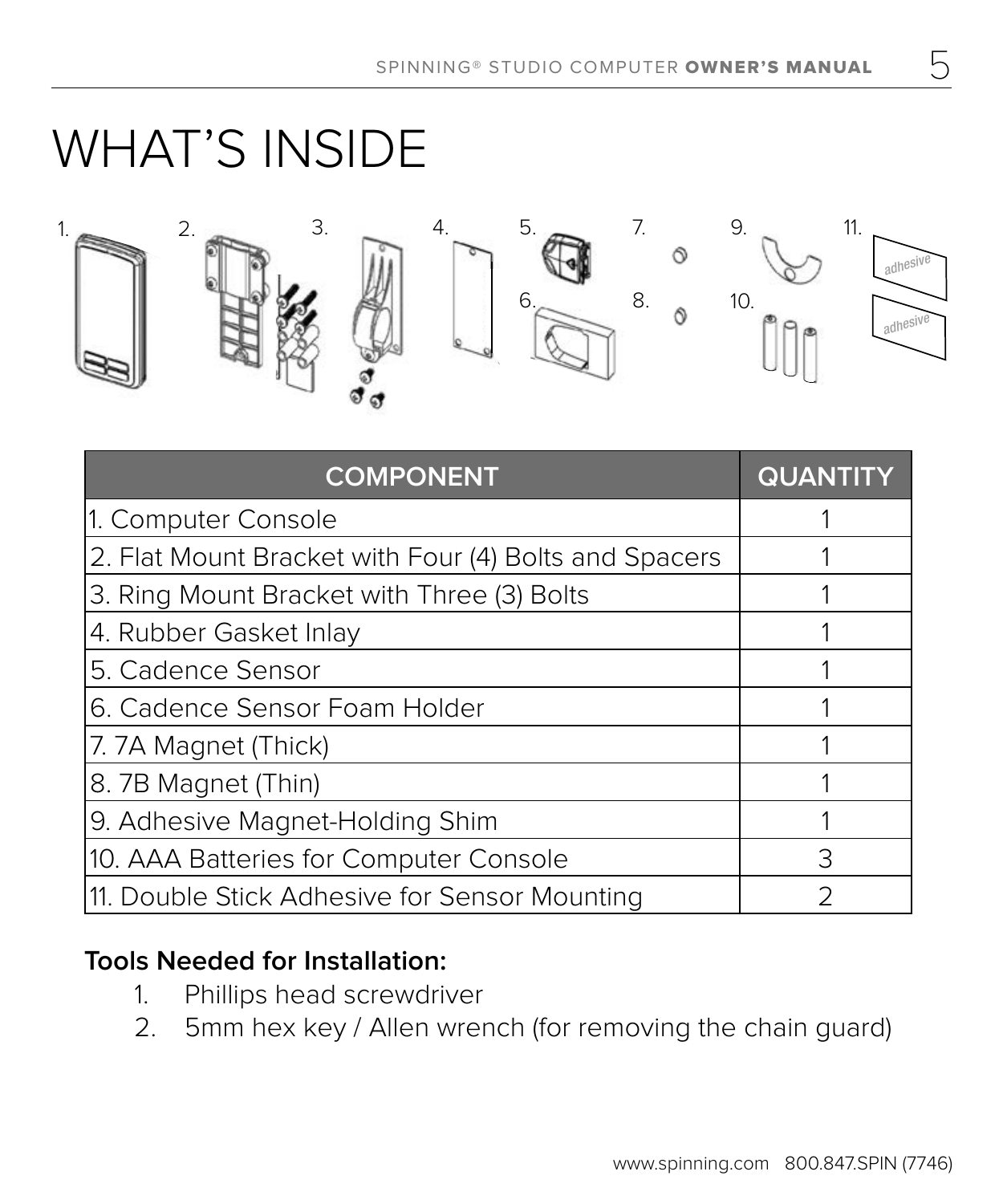### COMPUTER FEATURES

### **Features:**

- ANT+TM interoperable 2.4Ghz wireless technology
- Low power consumption for long battery life
- Code memory during battery displacement
- Large three line display; Cadence, Heart rate and Training data
- Bright LED backlight
- FCC ID: QSWASPDCS
- CE 1177 Certified
- ANT+ Certified

### **On-Screen Features:**

- Cadence (measured in RPM) for current session
- Heart rate (measured in BPM) for current session
- Training data: Toggle the MODE button to see elapsed time, equivalent distance traveled, and estimated calories burned
- Low battery indicator

#### **General:**

- ANT+ 2.4 GHz wireless radio to transmit data
- Batteries Required:
	- Computer console uses 3 AAA batteries
	- Cadence sensor uses 1 CR2032 lithium coin cell battery
	- Life of batteries depends on usage

©2015 Mad Dogg Athletics, Inc. All rights reserved. Spin®, Spinner®, Spinning®, Spin Fitness® and the Spinning logo  $\widehat{\mathbb{Z}}^{\otimes}$  are registered trademarks that are owned by Mad Dogg Athletics, Inc.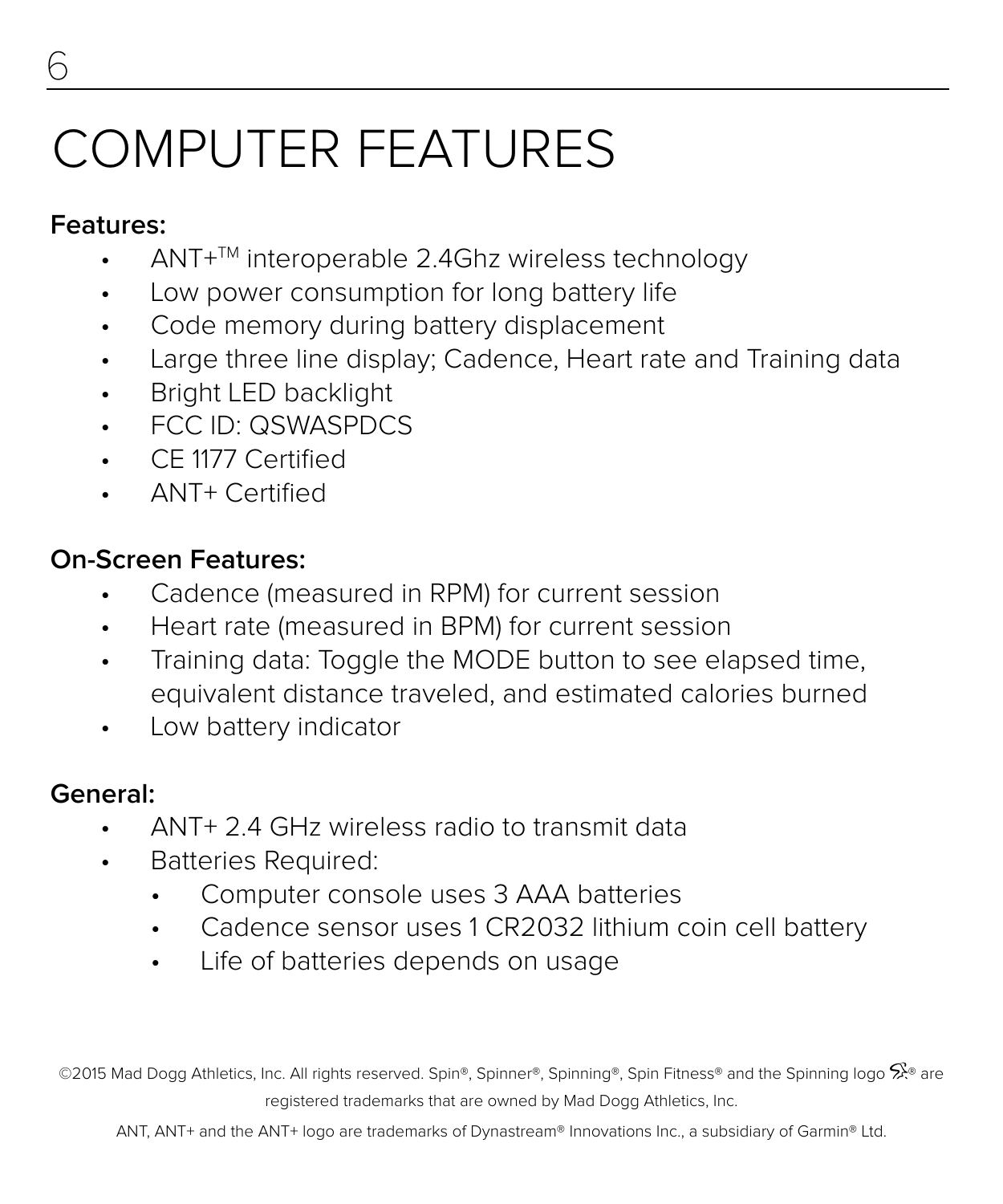7

### PAIRING WITH THE CADENCE SENSOR

The Spinning® Studio Computer features a large, clear display that is protected by a clear plastic sheet. The Computer also possesses a simple four-button layout and was designed to pair with your heart rate transmitter automatically.

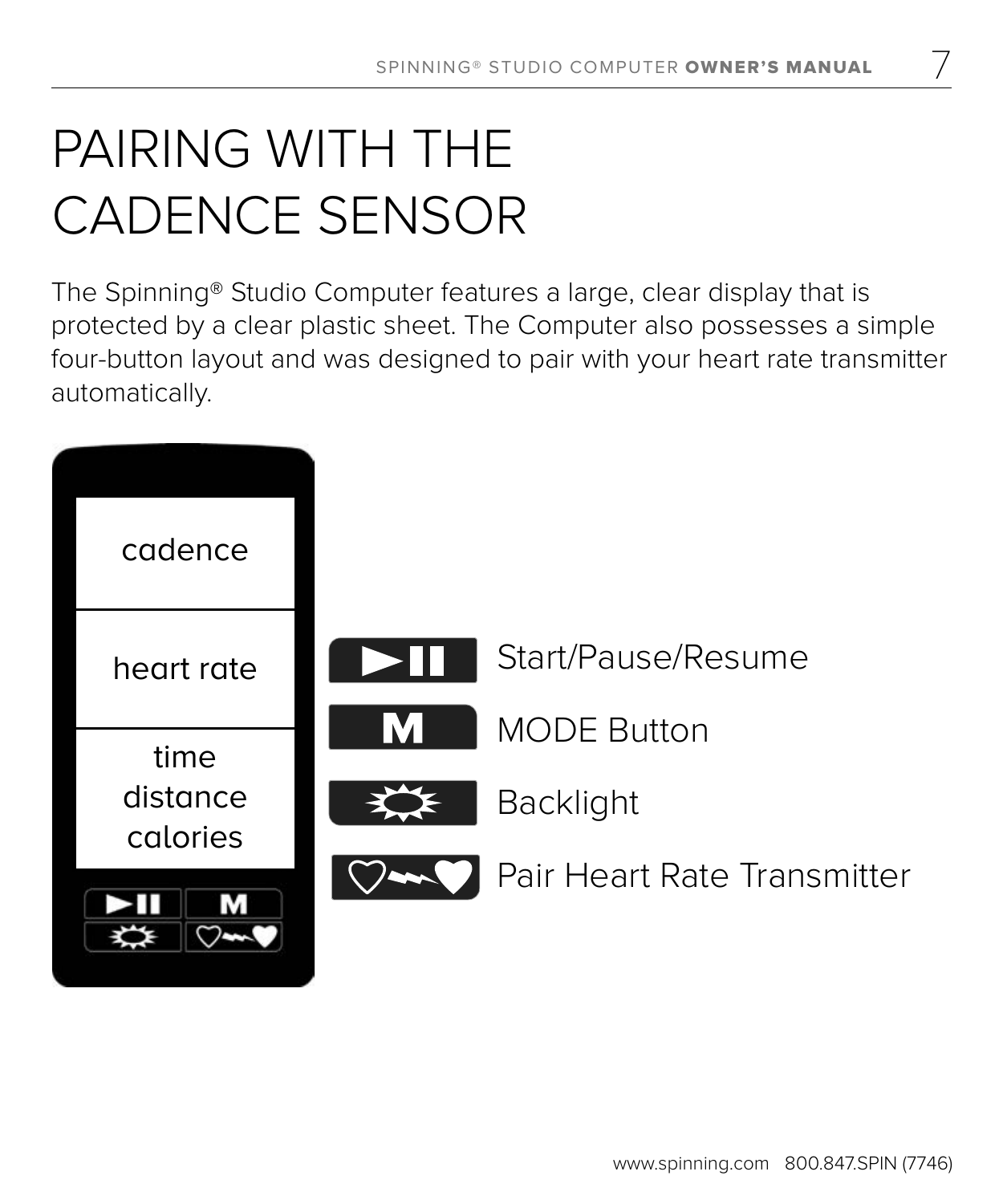The console and cadence sensor will pair right out of the box. Check the four-digit code on the back of the console and cadence sensor and ensure that they match (Fig. 1). Once you confirm that they match, just insert the three batteries into the console and start your ride.

If the console does not immediately pair with the cadence sensor, please follow the instructions in the "Advanced Settings" section on page 18. The "Advance Settings" section also demonstrates how to adjust the backlight time and distance settings.



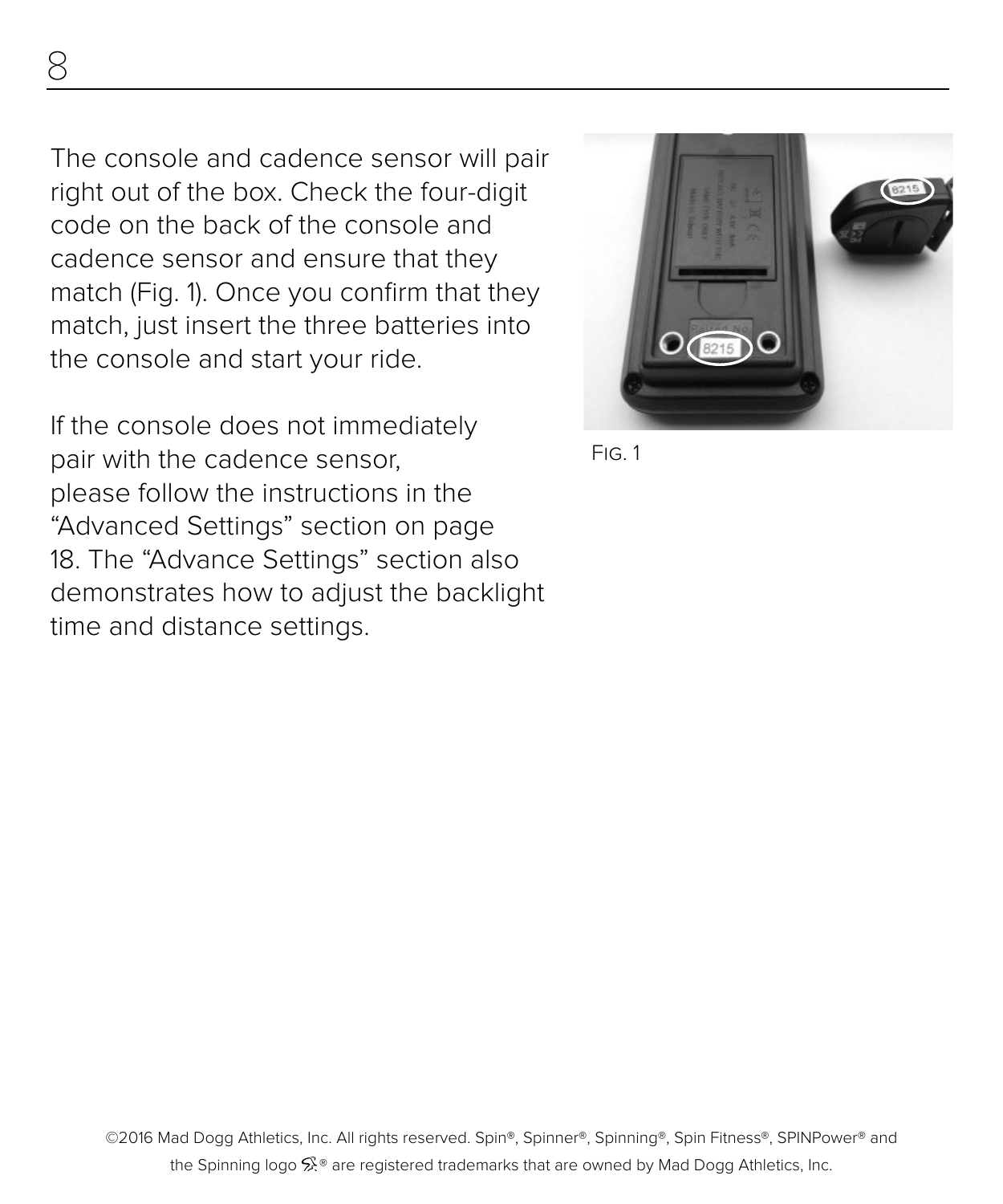9

# CADENCE SENSOR INSTALLATION

The Spinning® Studio Computer will track your cadence (measured in RPM), time, distance and estimated calories burned. In order to track this information, you must first attach the cadence sensor to the Spinner® bike. We give you two options for mounting the sensor: inside the chain guard or outside the chain guard. The components needed for the mounting process will vary depending on your preferred method of installation and your model of Spinner bike.

### **Mounting the Magnet:**

NOTE: For the Spinner NXT Black Belt and Spinner Blade Belt, please use the 7B (thinner) magnet. For all other Spinner bike models, please use the 7A (thicker) magnet.

- 1. Examine the inside of the right crank arm and ensure that it is clear of obstructions. Wipe the inside of the crank arm to remove any dust, grease and grime.
- 2. For all Spinner bikes built by Precor®, place the magnet on the inside the dedicated slot near the pedal spindle (Fig 2 and 3). Slowly rotate the crank arm to ensure that the magnet does not collide with the chain guard.



www.spinning.com 800.847.SPIN (7746)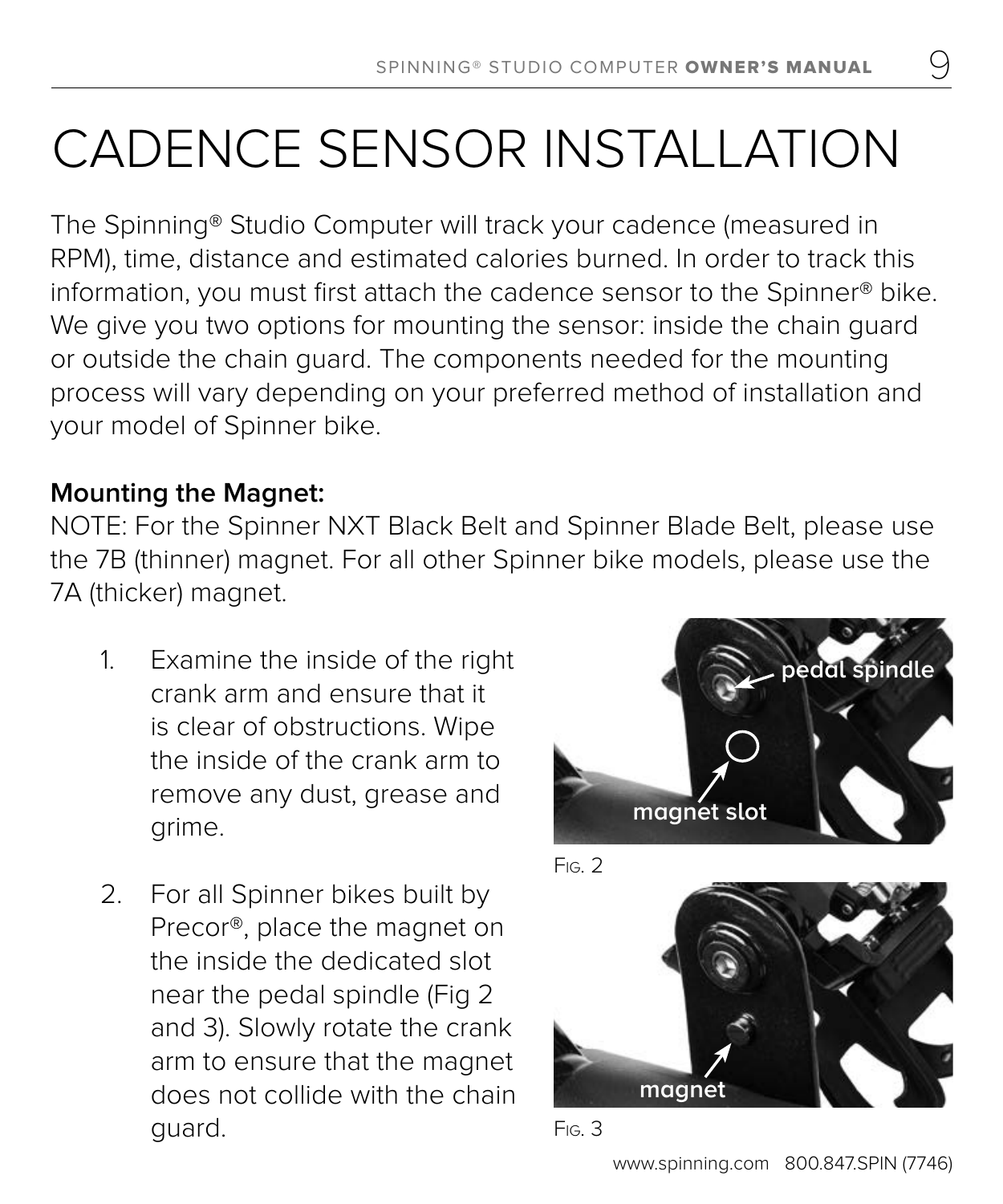- 3. Once the magnet is in the slot or positioned near the pedal spindle, peel the adhesive cover off of the magnet-holding shim
	- and place it around the magnet on the inner surface of the right crank arm.

NOTE: The cadence sensor must be within 10 cm (.4 inches) of the magnet for pairing.

### **Sensor Installation, Inside the Chain Guard:**

NOTE: This process is intended for all of the latest models of Spinner® indoor cycling bikes manufactured by Precor®.

- 1. Lock the flywheel and pedals by turning the resistance knob clockwise.
- 2. Remove the inner chain guard panel by removing the four screws with a 5mm hex key / Allen wrench (Fig. 4).
- 3. Place the cadence sensor inside the foam holder (Fig. 5).
- 4. Affix the strip of double stick adhesive to the underside of the cadence sensor and foam holder to cover the battery access cap.



Fig. 5

©2016 Mad Dogg Athletics, Inc. All rights reserved. Spin®, Spinner®, Spinning®, Spin Fitness®, SPINPower® and the Spinning logo  $\mathbb{S}^*$  are registered trademarks that are owned by Mad Dogg Athletics, Inc.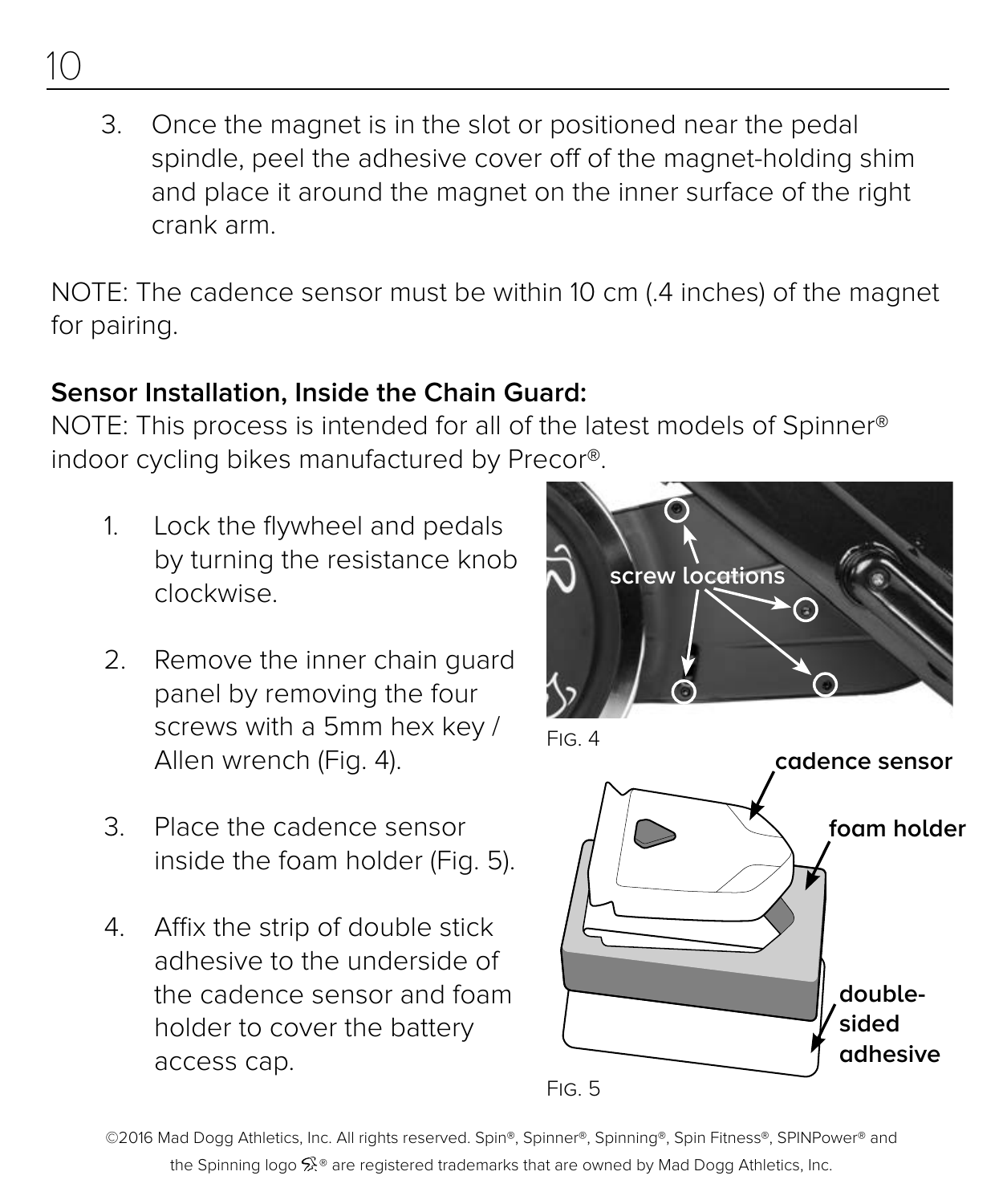- 5. Identify the cadence sensor slot inside the chain guard (Fig. 6). Insert the cadence sensor, foam holder and double stick adhesive into the slot (Fig. 7).
- 6. Test synchronization (see below). Once confirmed, reinstall the chain guard panel with the four bolts.

NOTE: To test synchronization, first press the reset button on the sensor. Rotate the bike pedals for at least ten rotations. A green light will flash after each pass to confirm the synchronization between the sensor and magnet.



11

Fig. 6



Fig. 7

#### **Sensor Installation, Outside the Chain Guard:**

NOTE: This process is for the Spinner® Blade Belt and the Spinner NXT Black Belt models.

- 1. Clean the bottom of the chain guard to remove any dust, grease or grime.
- 2. Place with right crank arm at the very bottom of the pedal rotation.
- 3. Lock the flywheel and pedals by turning the resistance knob clockwise.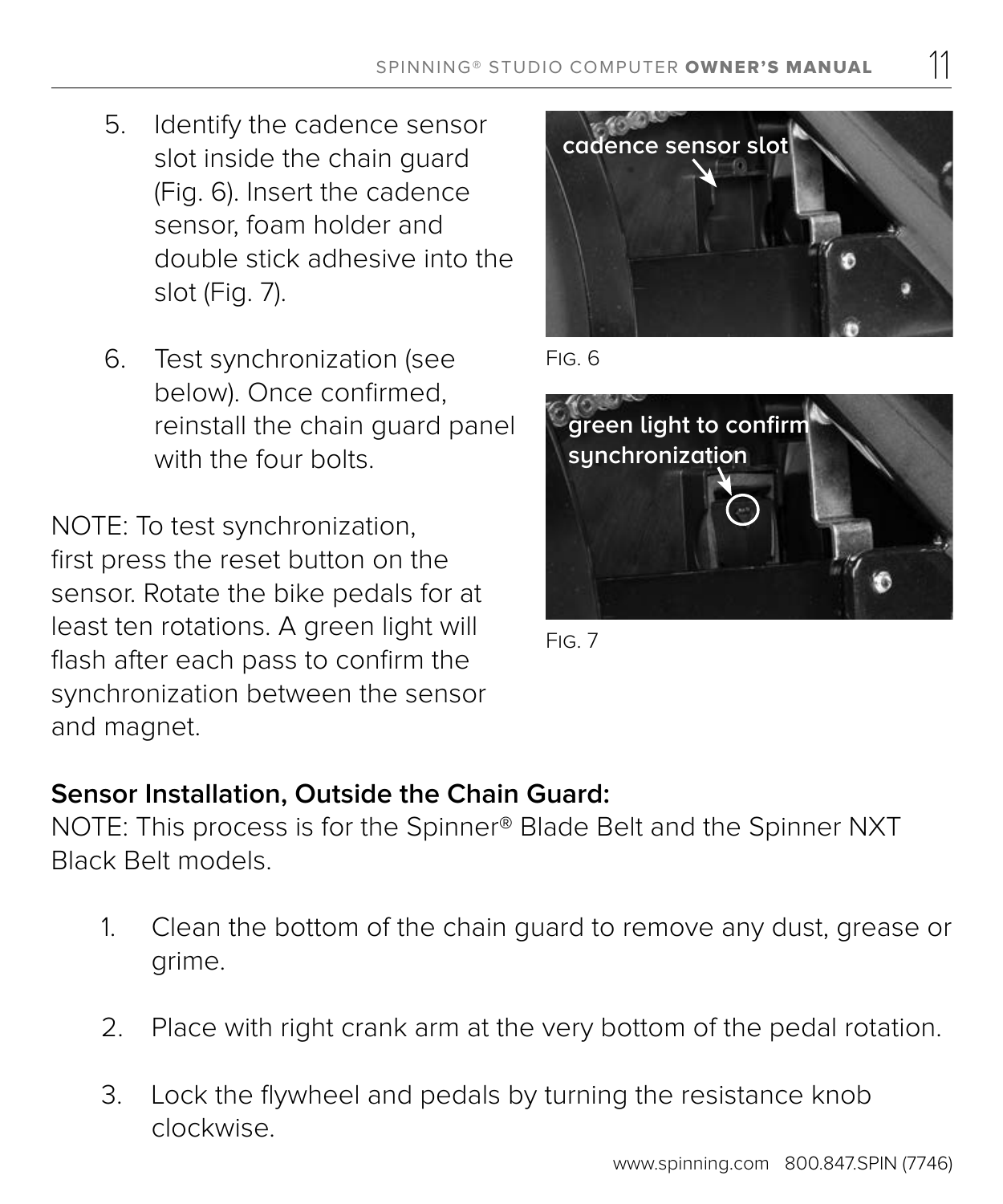- 4. Place the cadence sensor inside the foam holder, as shown in Fig. 5 on page 10.
- 5. Affix the strip of double stick adhesive to the underside of the cadence sensor and foam holder to cover the battery access cap (as shown in Fig. 5 on page 10).
- 6. Peel back the adhesive cover to expose the tape. Align it with the magnet on the inside of the crank arm (Fig. 8).
- 7. Once the cadence sensor and the magnet are aligned, affix the tape on the sensor to the underside of the chain guard shroud (Fig. 9) and test synchronization.



Fig. 8



Fig. 9

NOTE: To test synchronization, first press the reset button on the sensor. Rotate the bike pedals for at least ten rotations. A green light will flash after each pass to confirm the synchronization between the sensor and magnet.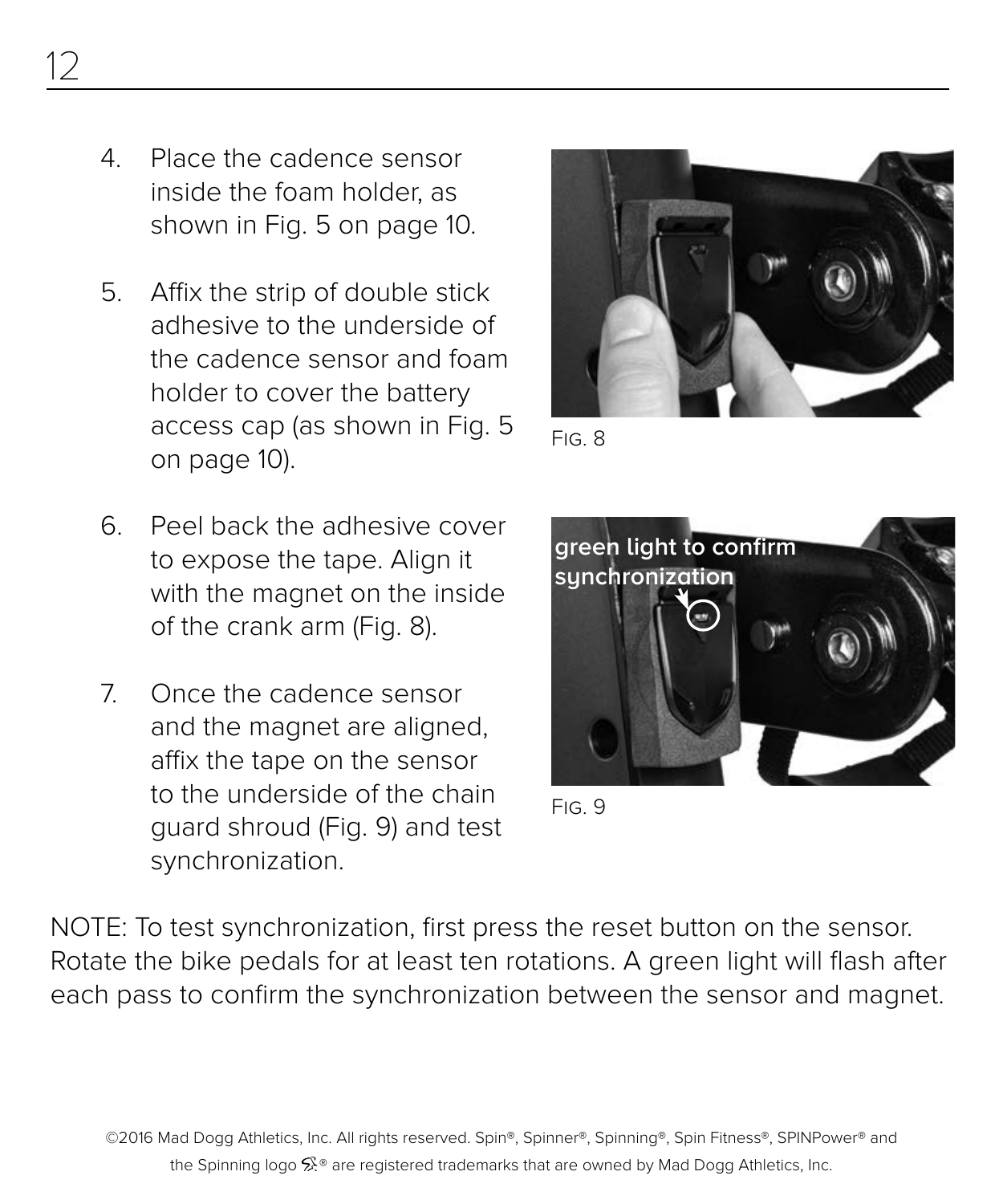13

QUICK TIP: For the Spinner Pro+ model, please follow the instructions below for mounting the sensor outside the chain guard:

- 1. Position the right crank arm at the very bottom of the pedal rotation.
- 2. Lock the flywheel and pedals by turning the resistance knob clockwise.
- 3. Affix the strip of double stick adhesive to the underside of the cadence sensor. Do NOT place the sensor inside the foam holder.
- 4. Peel back the adhesive cover to expose the tape. Align it with the magnet on the inside of the crank arm (mounting the magnet is explained on page 9).
- 5. Attach the cadence sensor to the bottom of the chain guard with the pointed end facing the front of the bike and test synchronization.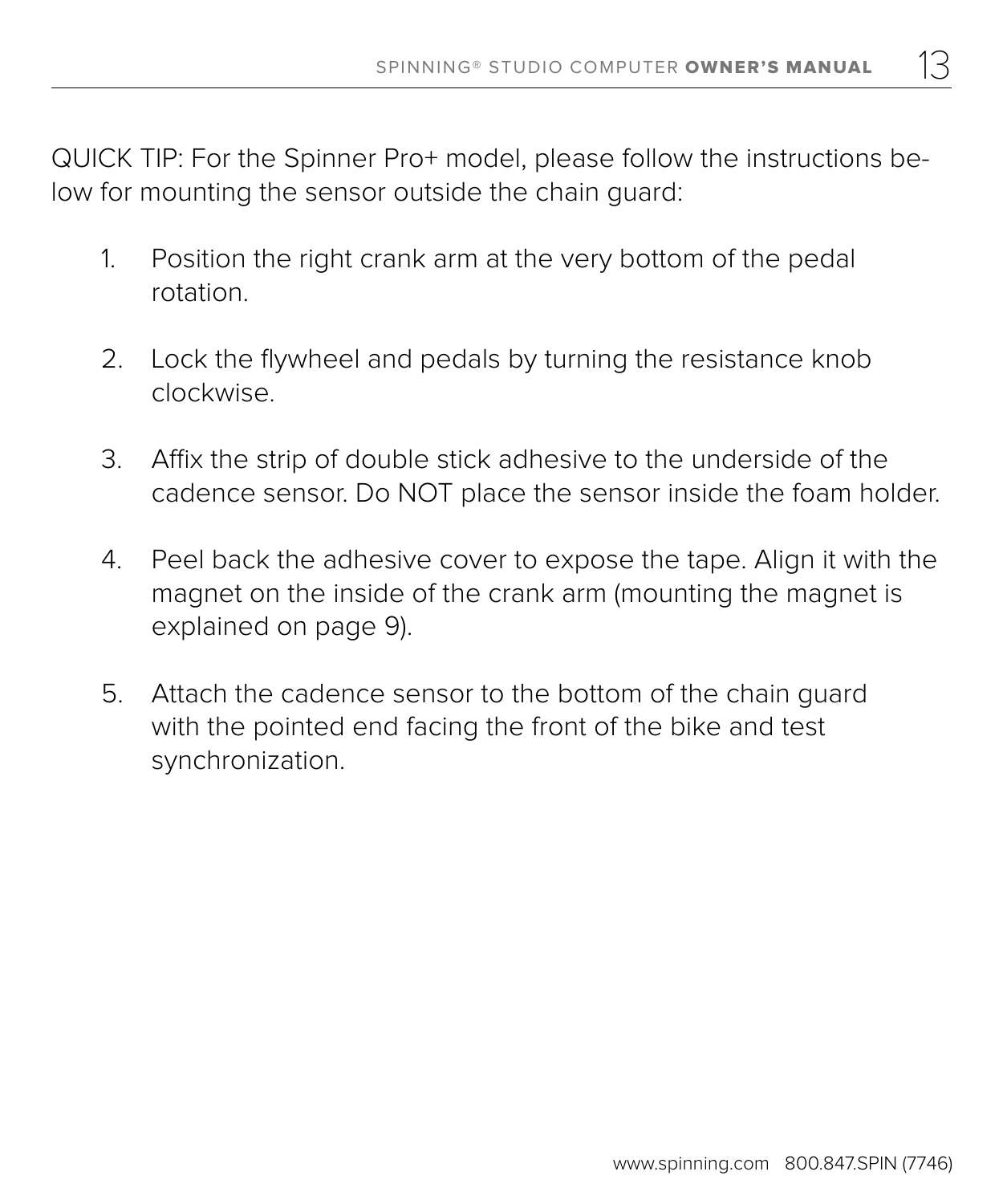### PAIRING WITH YOUR HEART RATE TRANSMITTER

To begin the simple process of pairing the Computer with your heart rate transmitter, follow the steps below:

- 1. Press the MODE button to advance out of the setup screen. The heart rate information will appear in the middle of the display.
- 2. Press the Pair Heart Rate Transmitter button for automatic pairing with your heart rate transmitter. The screen will display an ANT+ symbol to signal pairing. Please remember that the heart rate transmitter must be within 30 cm (12 inches) of the console for pairing.

Start pedaling, and the display will give you information on heart rate, cadence, time, distance and calories. Once you have successfully paired the console with your heart rate transmitter, you are ready to mount the console to your bike, which is explained on the next page.

If you have any questions regarding this process or are having difficulty pairing your heart rate transmitter to the computer, please refer to the "Frequently Asked Questions" section on page 23.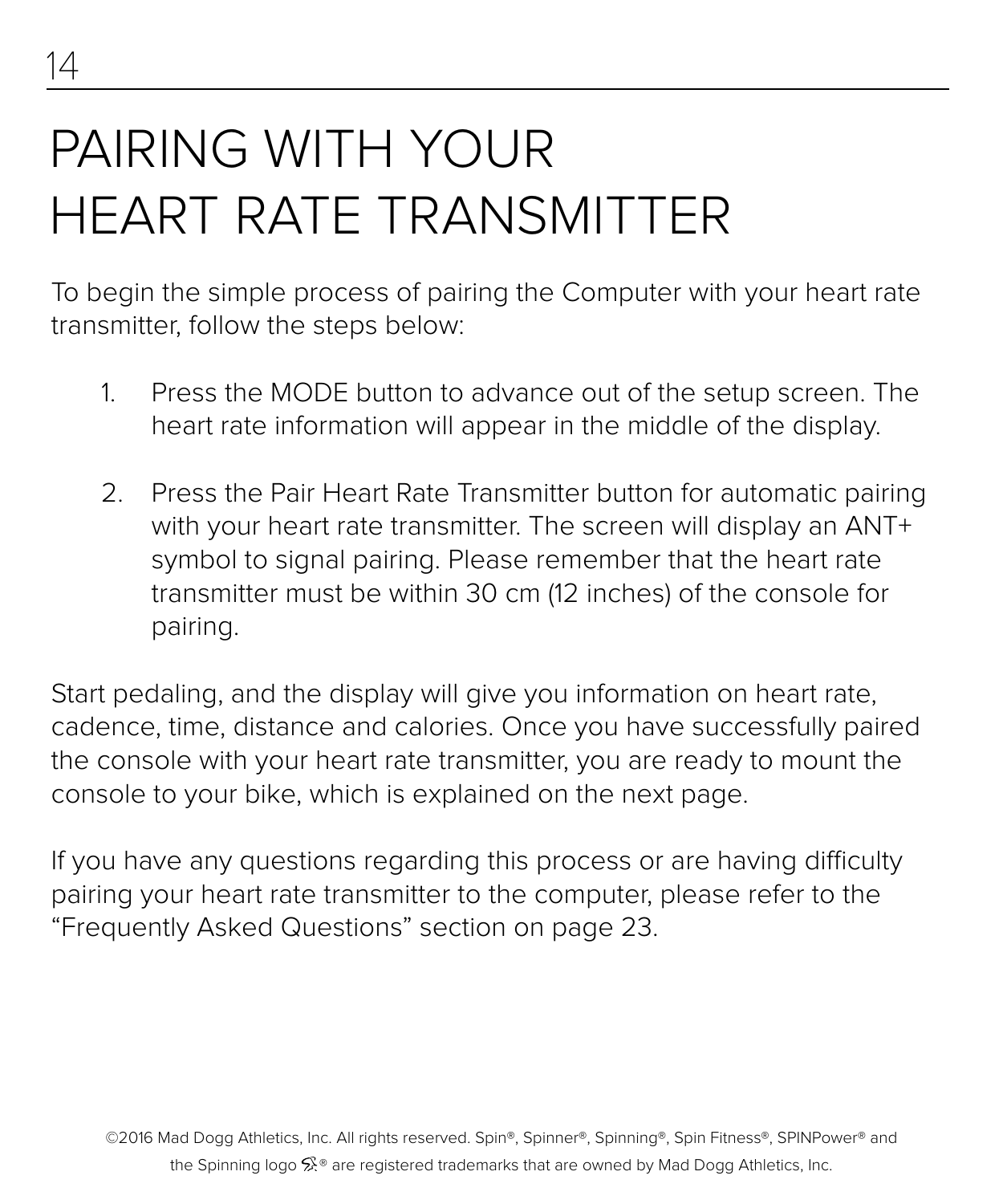## COMPUTER MOUNTING

The Spinning® Studio Computer was designed to fit all commercial Spinner® bikes. Use the brackets listed below based on the Spinner bike you are using. Instructions for mounting the console appear on the following page.

The following bikes can have the Spinning Studio Computer installed using the flat mount bracket with spacers (Fig. 10).

| Manufacturer<br><b>SKU</b> | Spinner<br><b>Bike Name</b> |
|----------------------------|-----------------------------|
| 5751-992                   | Spinner Ride                |
| 5751-991                   | Spinner Ride Belt           |
| 5752-992                   | Spinner Shift               |
| 5752-991                   | Spinner Shift Belt          |
| 5753-992                   | Spinner Rally               |
| 5753-991                   | Spinner Rally Belt          |
| 7190                       | Spinner BLADE               |
| 7240                       | Spinner BLADE Belt          |
| 7170                       | Spinner NXT                 |
| 7230                       | Spinner NXT Black Belt™     |
|                            |                             |



15

 $Fig. 10$ 

The following bikes can have the Spinning Studio Computer installed using the ring mount bracket (Fig. 11).

| Manufacturer | Spinner          |
|--------------|------------------|
| SKU          | <b>Bike Name</b> |
| 7150         | Spinner VELO     |

NOTE: The manufacturer SKU can be found on the bike serial number sticker.



Fig. 11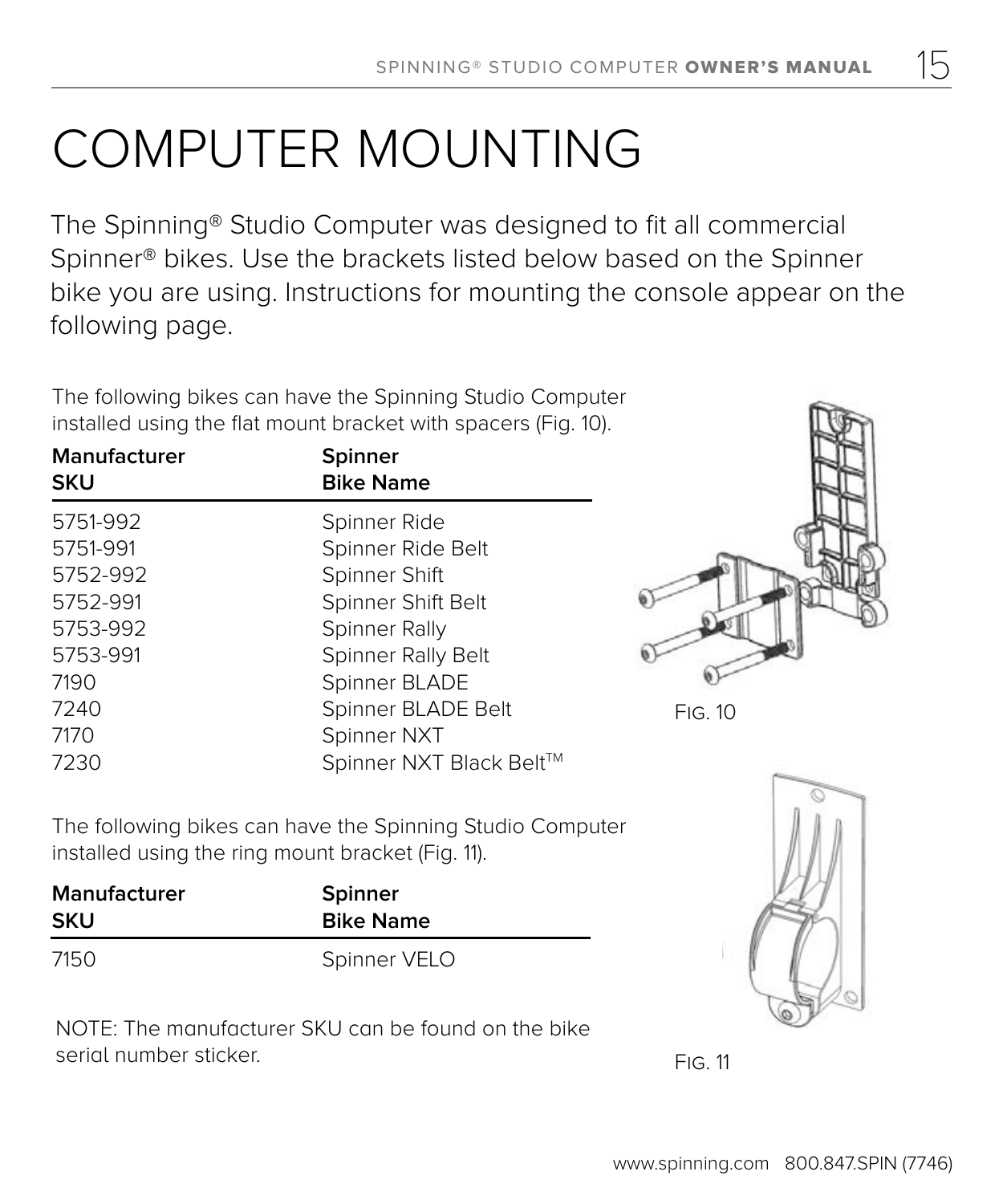To mount this Spinning® Computer to your commercial Spinner® bike, please follow the steps below.

NOTE: Please ensure that the console is pairing properly with your cadence sensor and heart rate transmitter before mounting it to your bike.

- 1. After successfully pairing with the cadence sensor and heart rate transmitter, place the rubber gasket inlay behind the console (Fig 12).
- 2. Select the ring or flat bracket (depending on Spinner bike model you are using) and secure it to the back of the console with the three or four Phillips head screws and spacers (the flat mount bracket with spacers is shown in Fig. 13).



Fig. 12



Fig. 13

©2016 Mad Dogg Athletics, Inc. All rights reserved. Spin®, Spinner®, Spinning®, Spin Fitness®, SPINPower® and the Spinning logo  $\mathbb{S}^*$  are registered trademarks that are owned by Mad Dogg Athletics, Inc.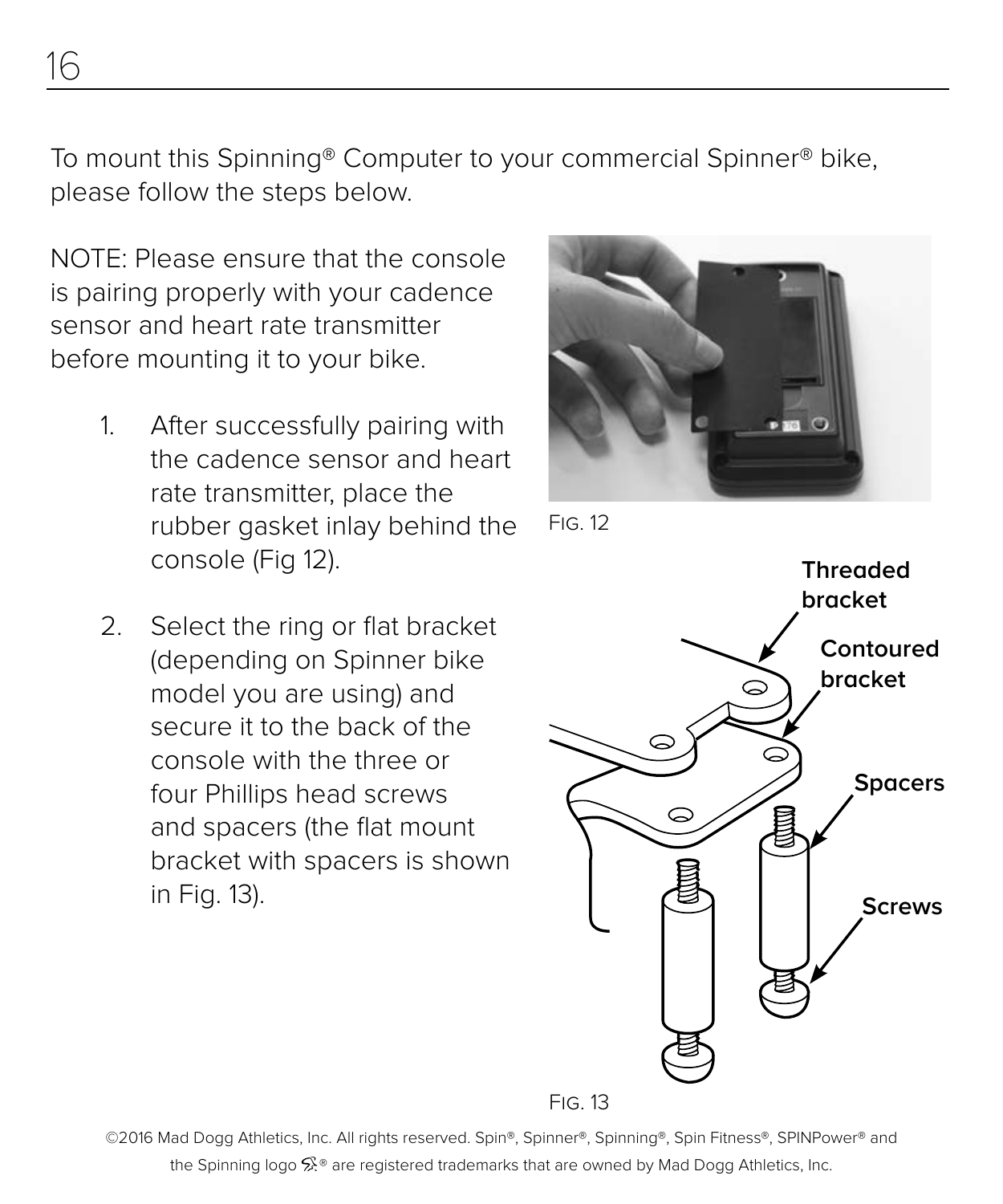3. Mount the console and bracket assembly just above or on the center loop of the handlebars (depending on the Spinner bike model you are using) and secure it with the bolts (mounting above the loop is shown in Fig. 14).



17

Fig. 14

QUICK TIP: For the fastest installation of the console and flat mount bracket assembly to your Spinner bike, we recommend following these simple steps below:

- 1. Attach two bolts on one side of the bracket assembly (left or right) until they are finger tight.
- 2. Slide the console and flat mount bracket onto the assembly area just over the centerloop.
- 3. Install the remaining two bolts on the left or right side of the bracket assembly and secure all four bolts with a Phillips head screwdriver.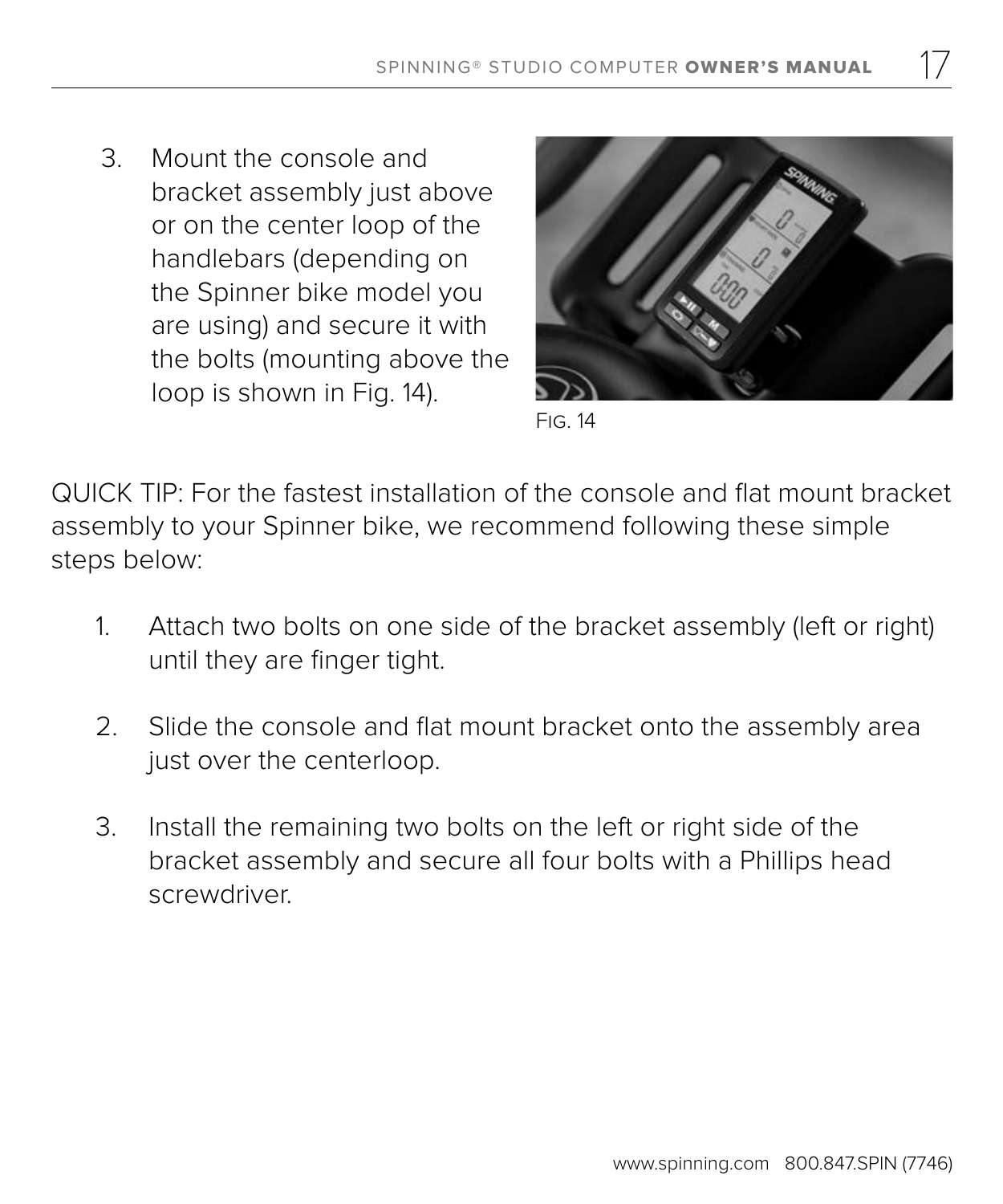### ADVANCED SETTINGS

To manually pair the console with the cadence sensor, please follow the instructions below:

- 1. As you install the third battery into the console, press and hold As you model the time buttery mio the console, press and note the MODE button until the screen shows all 8s.
- 2. Press the MODE button to enter the cadence information screen.
- 3. Press the MODE button again to enter the code entry screen.
- 4. Hold the Start/Pause/Resume button until the first number/letter at the bottom of the screen begins to flash.



©2016 Mad Dogg Athletics, Inc. All rights reserved. Spin®, Spinner®, Spinning®, Spin Fitness®, SPINPower® and<br>© the Spinning logo  $\mathbb{S}^*$  are registered trademarks that are owned by Mad Dogg Athletics, Inc.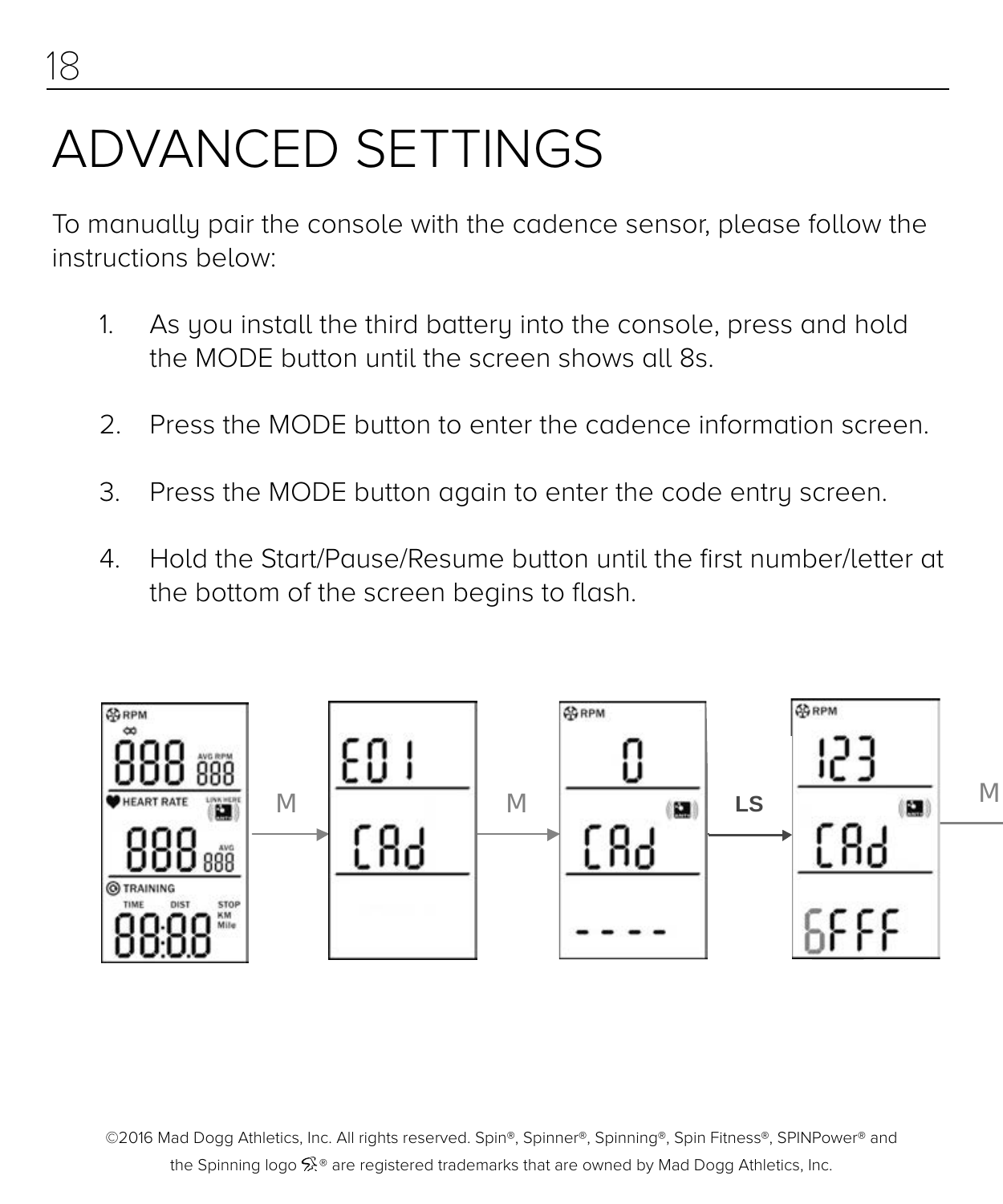19

- 5. Enter the code on the cadence sensor using the Backlight button to scroll up through each number and letter. Press MODE to proceed to the next digit.
- E1 E2a E3a E3a-1 \*1 E4a E5a 6. Once all four numbers/letters have been entered into the console, press MODE to set and return to the cadence information screen.

Flow Chart Key:

- S: Start/Pause/Resume Button
- LS: Long press Start/Pause/Resume Button
- M: MODE Button
	- LM: Long press MODE Button
	- B: Backlight Button (increase number in code setting)
	- P: Pair Heart Rate Transmitter (decrease number in code setting)

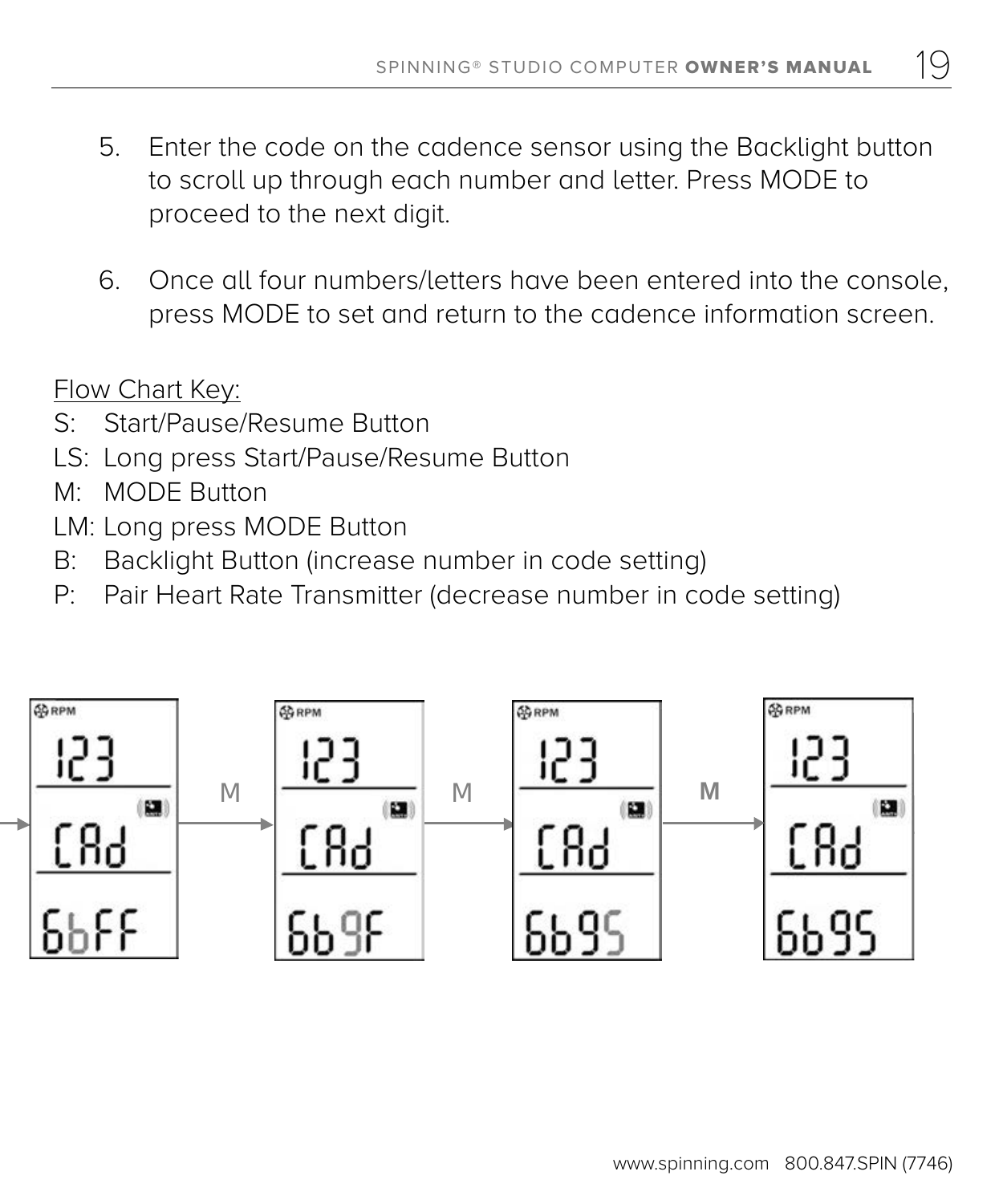### **Resetting Training Data**

The display will turn off and the training data will reset after 5 minutes of inactivity.

To reset or clear your training data immediately (such as during or after a ride), press and hold the Start/Pause/Resume button for approximately 5 seconds, and the data will reset.

### **Backlight Time**

To adjust the amount of time that the backlight remains on after use, please follow the instructions below:

- 1. From the cadence information screen, press the MODE button twice.
- 2. The display will appear with a time on the bottom. Increase the time using the Backlight button, or decrease it using the Pair Heart Rate Transmitter button.

NOTE: Increasing the amount of time the backlight stays on will diminish battery life. The default setting is 5 seconds.

#### **Distance Settings**

To change the distance settings between miles and kilometers, please follow the instructions below:

1. Remove one of the batteries.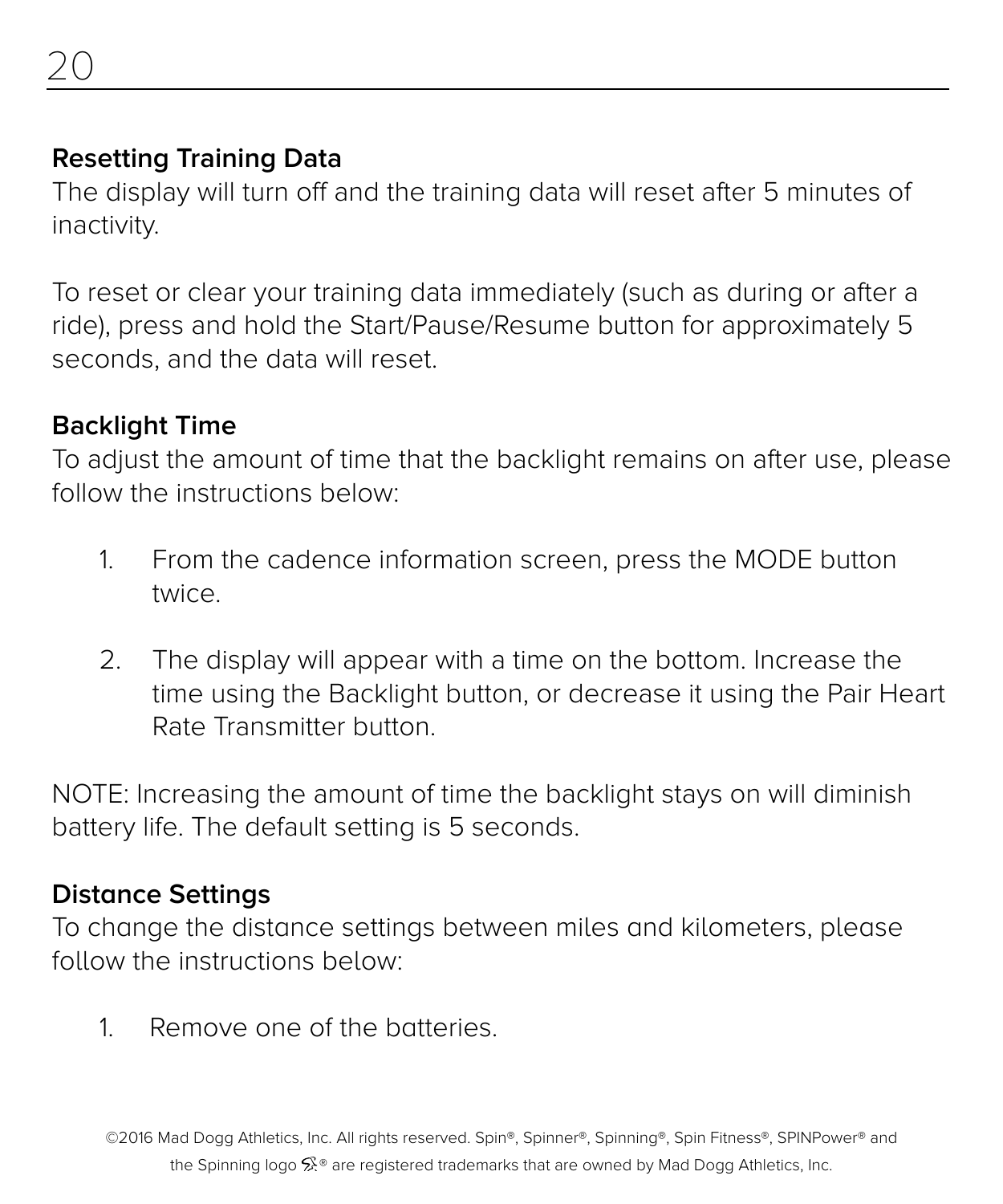21

- 2. While pressing and holding the MODE button, reinsert the third battery back into the console. The screen should show all 8s.
- 3. Press the MODE button three times to enter the distance settings on the bottom of the display. It will be flashing miles or kilometers.
- 4. Press the Backlight button to toggle between miles and kilometers.
- 5. Press the MODE button to finalize your selection and return to the cadence information screen.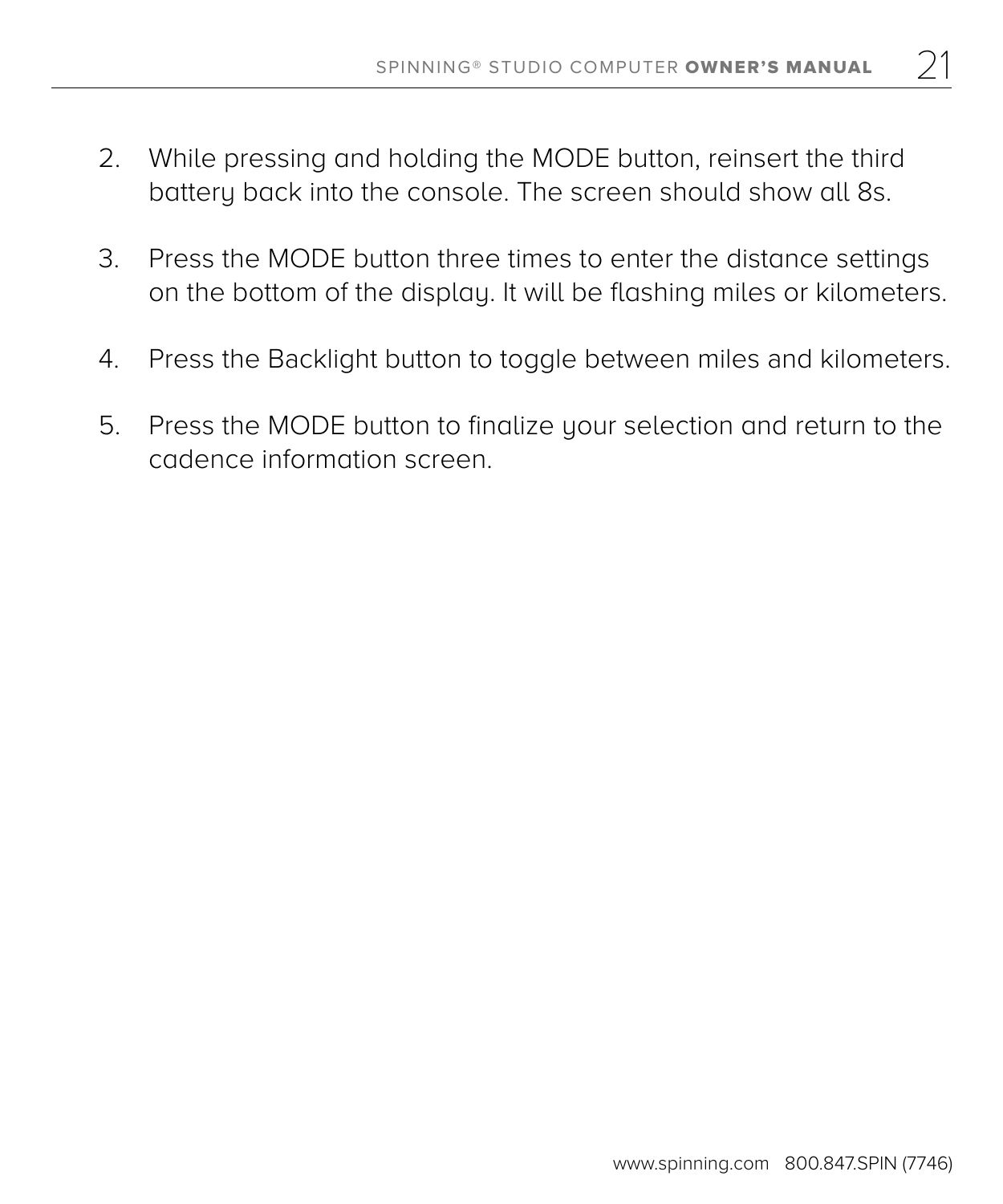### COMPUTER CARE

Spinning® strongly recommends performing regular maintenance to ensure the computer is working at its best for years to come. The recommended maintenance procedures are listed below:

### **Daily:**

- Wipe down the computer with a soft cloth after each use.
- Dilute a non-toxic cleaner like Simple Green® with water in a 30:1 water-to-cleaner ratio. Spray the solution onto a soft cloth, then wipe the computer console.
- Never spray directly onto the computer console. Never use abrasive cloths or oil, ammonia or alcohol-based cleaners.

#### **Weekly:**

- Inspect each console for loose parts, bolts and nuts. Adjust and tighten loose points as needed.
- Remove any consoles that are not properly mounted or at risk of coming loose.

### **Monthly:**

- Inspect all areas for proper adjustments.
- Inspect all parts for damage which could require possible replacement.
- Inspect mounting of the cadence sensor and magnet to ensure it is intact and working properly.
- A "low battery" indicator will display when batteries need replacing. Replace the batteries in the console with 3 high-quality AAA alkaline batteries from brands like Panasonic®, Duracell® and Energizer®.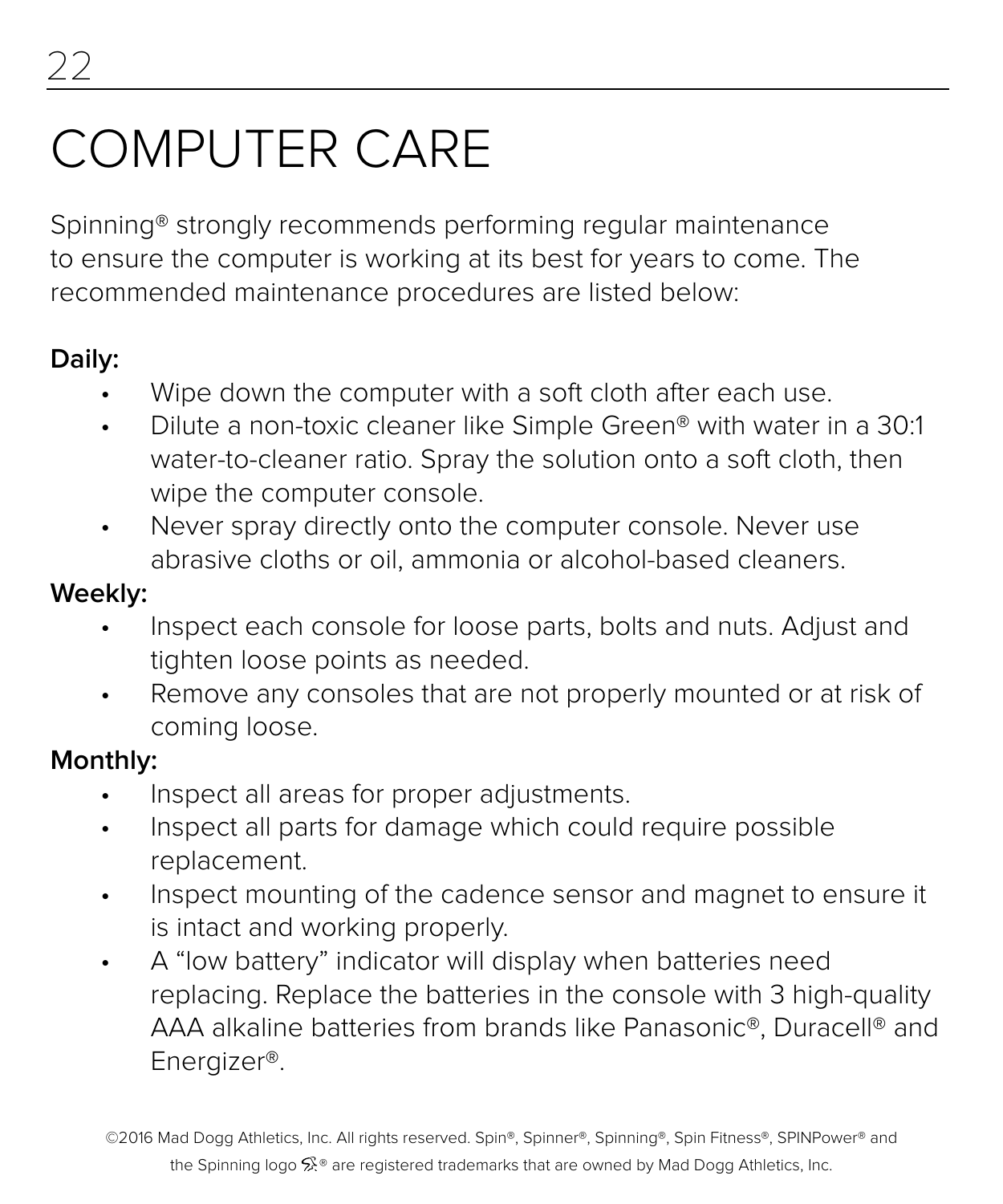### FREQUENTLY ASKED QUESTIONS

### **Which heart rate transmitters will work with the Spinning® Studio Computer?**

Any ANT+ compatible heart rate transmitter will work with this Spinning Computer, and pairing to an ANT+ transmitter will prevent any heart rate "crosstalk". Also, any analog 5.3 KHz heart rate transmitter such as Polar® Wearlink<sup>™</sup> will pair with the this Computer. We recommend the **Spinning** Connect<sup>™</sup> heart rate transmitter, as it will pair with this computer as well as BLE-receiving smart phones.

### **What if the computer is not picking up my heart rate?**

We recommend following these steps to connect your heart rate transmitter with the Computer:

- Make sure that the transmitter fits snuggly at the bottom of your ribcage and that the sensors are slightly moistened.
- The battery in the transmitter may be low. Try another strap or replace the battery/batteries inside your heart rate transmitter to facilitate pairing.
- Try using the Pair Heart Rate Transmitter button in the lower left for manual pairing with the Computer. For ANT+ chest straps, the displayed code will be alphanumeric. For analog transmitters, the code will be 4-digits and displayed as 0000.
- Check your distance from the Computer during syncing. Make sure you are 30 cm (12 inches) or closer to the computer.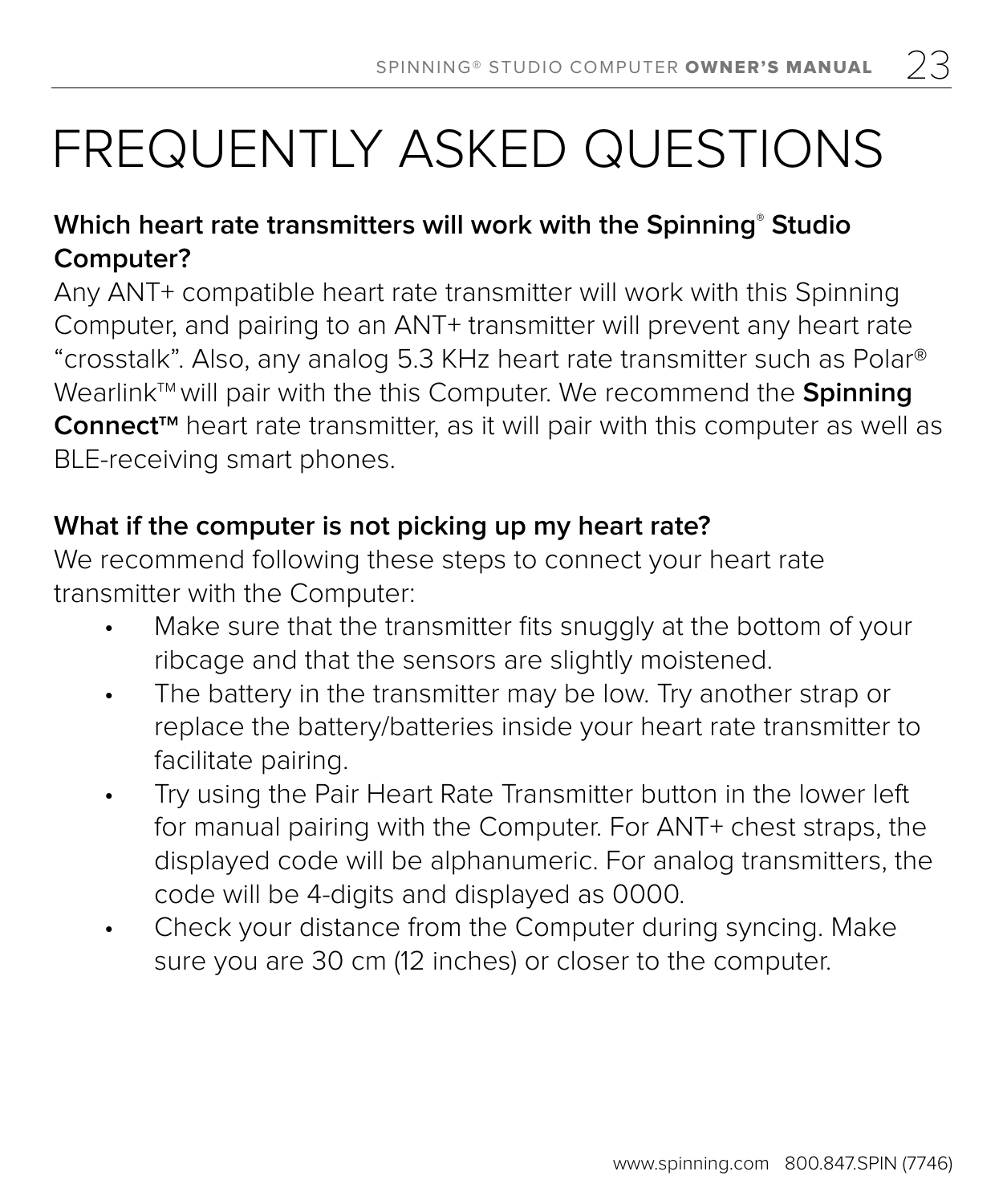### **What if I am picking up another riders heart rate?**

If bikes and riders are close enough together while wearing analog heart rate transmitters, it is possible to have "crosstalk" wherein the heart rate signal from another rider is shown on an adjacent console. Using ANT+ compatible transmitters will prevent this problem, but if this problem persists, you can also try moving the bikes further apart to prevent this "crosstalk". The initial close proximity heart rate pairing to each individual computer is an important step to prevent "crosstalk".

### **What batteries does the computer console and cadence sensor take?**

The computer console requires three AAA batteries. The cadence sensor requires one CR2032 lithium coin cell battery.

### **What is the best way to preserve battery life on the computer?**

Excessive use of the backlight will diminish battery life, so we recommend keeping the backlight off to preserve battery life.

#### **How do I clear the display after a ride?**

The display will turn off automatically after 5 minutes of inactivity. To reset or clear your training data during or after a ride, press and hold the Start/ Pause/Resume button for approximately 5 seconds, and the data will reset.

#### **Scratches, scuffs and fingerprints appear on my Computer's screen? How do I remove them?**

All Spinning® Studio Computers come installed with a protective plastic sheet on the display screen. Peel away that protective plastic sheet, and any scratches or scuffs will be removed.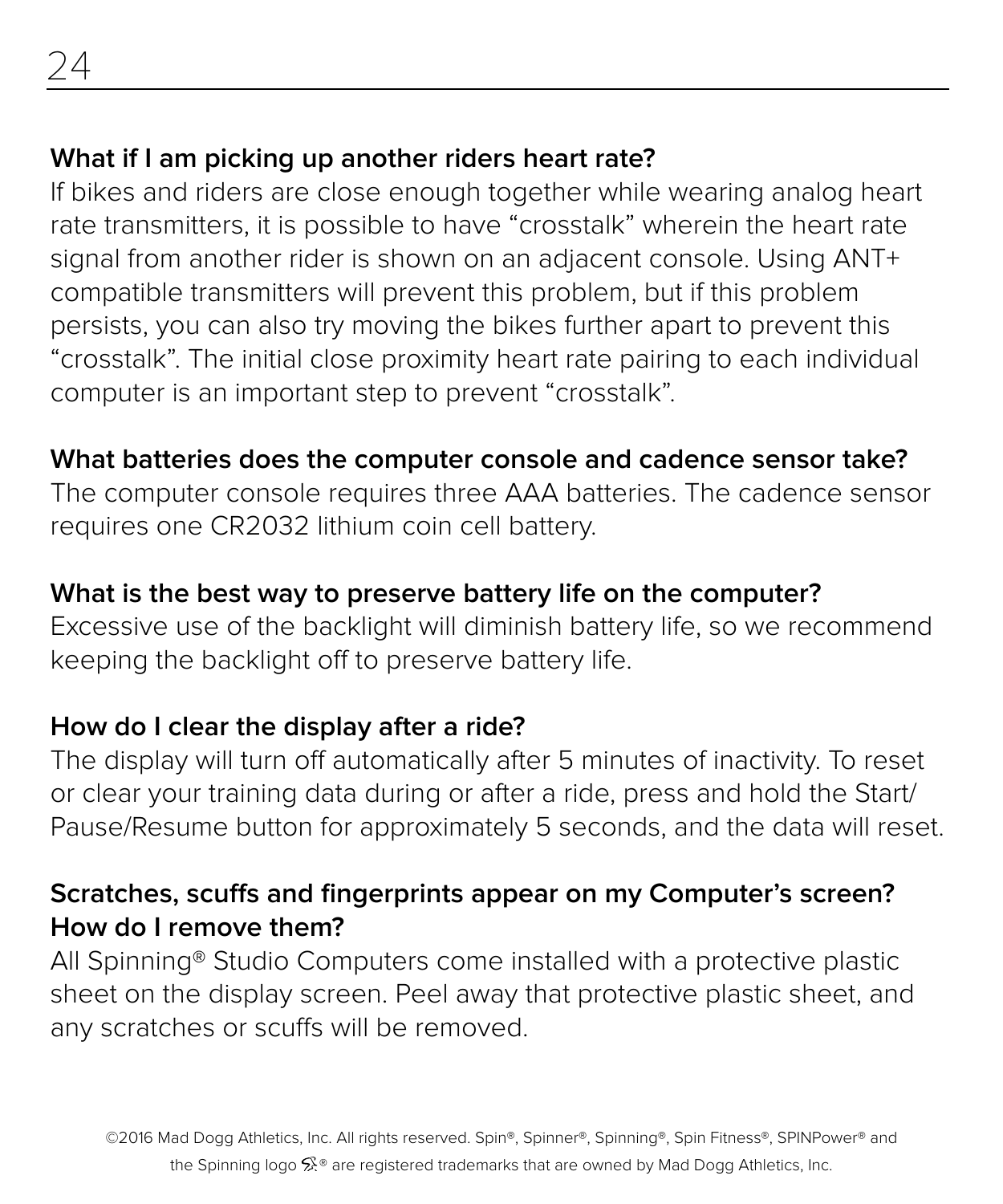### CERTIFICATIONS

#### **Federal Communication Commission Interference Statement**

This device complies with Part 15 of the FCC Rules. Operation is subject the following two conditions: (1) this device may not cause harmful interference, and (2) this device must accept any interference received, including interference that may cause undesired operation.

Changes or modifications not expressly approved by Spinning® could void the user's authority to operate the equipment.

### **FCC ID: QSWASPDCS**

#### **EU Declaration of Conformity**

This device complies with the essential requirements of the R&TTE Directive 1999/5/EC.

#### **ANT+**

This console is ANT+ certified.

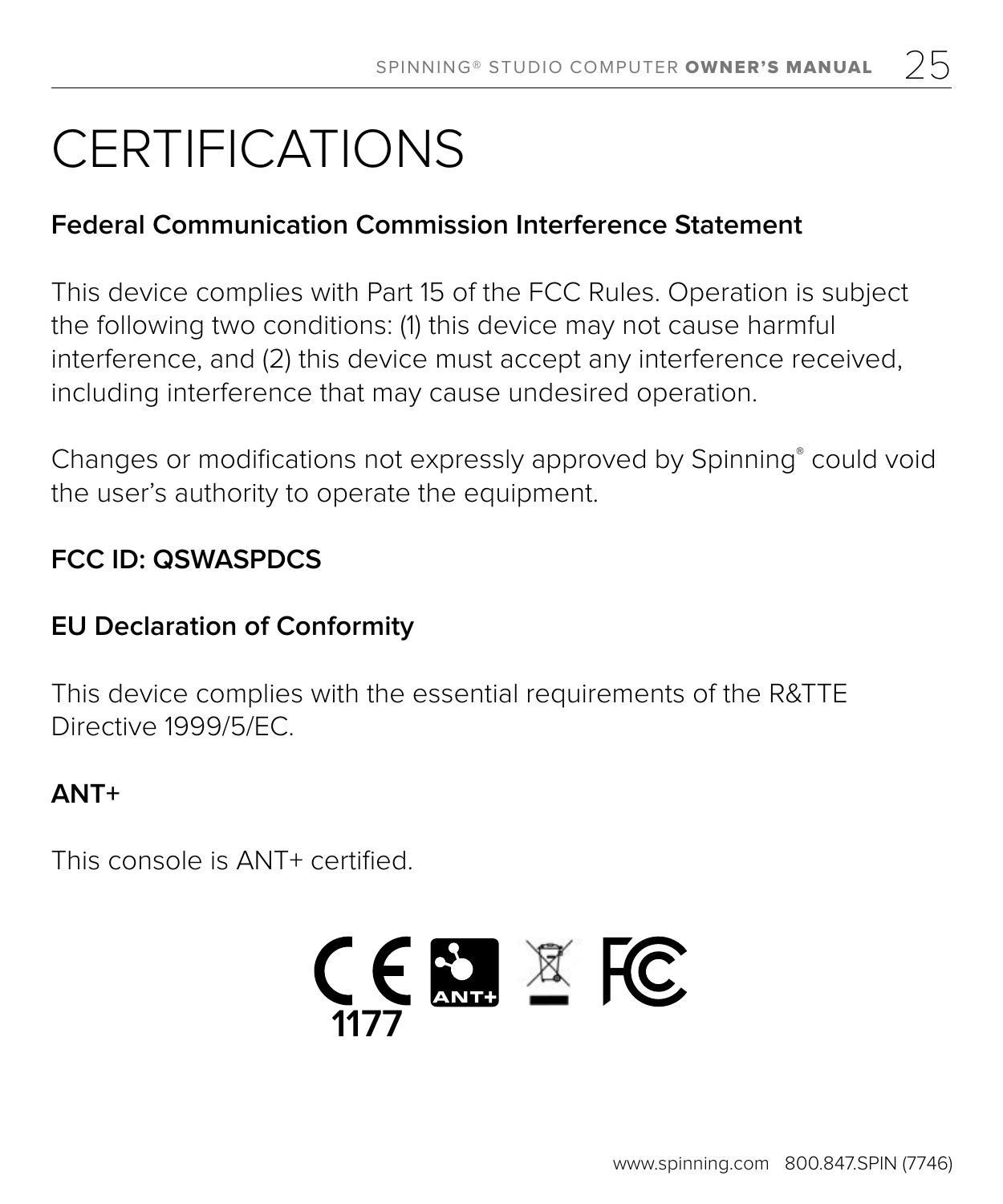### WARRANTY INFORMATION AND CUSTOMER SUPPORT

#### **Warranty:**

The Spinning® Studio Computer has a one-year warranty on the console and sensor. This warranty excludes batteries and battery replacement.

#### **Customer Support:**

If you are a facility operator and you have any questions about the commercial use of this computer, please contact **Precor® customer service** by phone at **1-800-347-4404**. For all other inquiries, please contact the Mad Dogg Athletics customer service departments, which are listed below:

### **For customers in North America, South America and Asia Pacific, please contact:**

MAD DOGG ATHLETICS, INC. 2111 Narcissus Court Venice, CA 90291 U.S.A. Toll-free: 1.800.847.7746 Dialing outside U.S.: 1.310.823.7008 info@spinning.com Hours: 6:00 AM–5:00 PM PST

### **For customers in Europe, the Middle East and Africa, please contact:**

MAD DOGG ATHLETICS EUROPE Industrieweg 20A 3144 CH Maassluis The Netherlands Phone: +31.1059.04508 infoeurope@spinning.com Hours: 9:00 AM–5:30 PM CET

©2016 Mad Dogg Athletics, Inc. All rights reserved. Spin®, Spinner®, Spinning®, Spin Fitness®, SPINPower® and the Spinning logo  $\mathbb{S}^*$  are registered trademarks that are owned by Mad Dogg Athletics, Inc.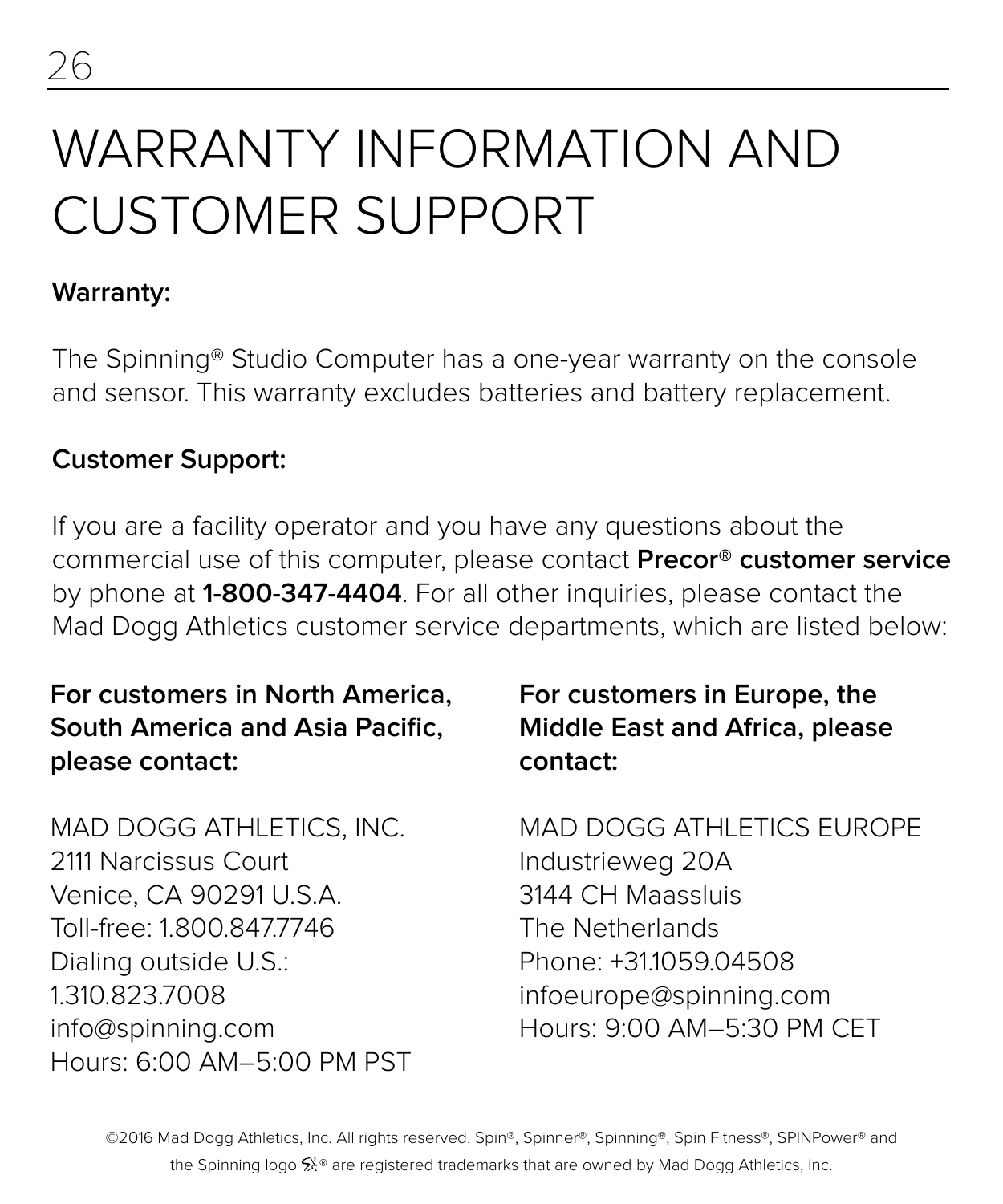### BE SURE TO VISIT SPINNING.COM FOR ALL YOUR SPINNING® NEEDS.



**Apparel Cycling Shoes**



**Tool Kits Accessories**